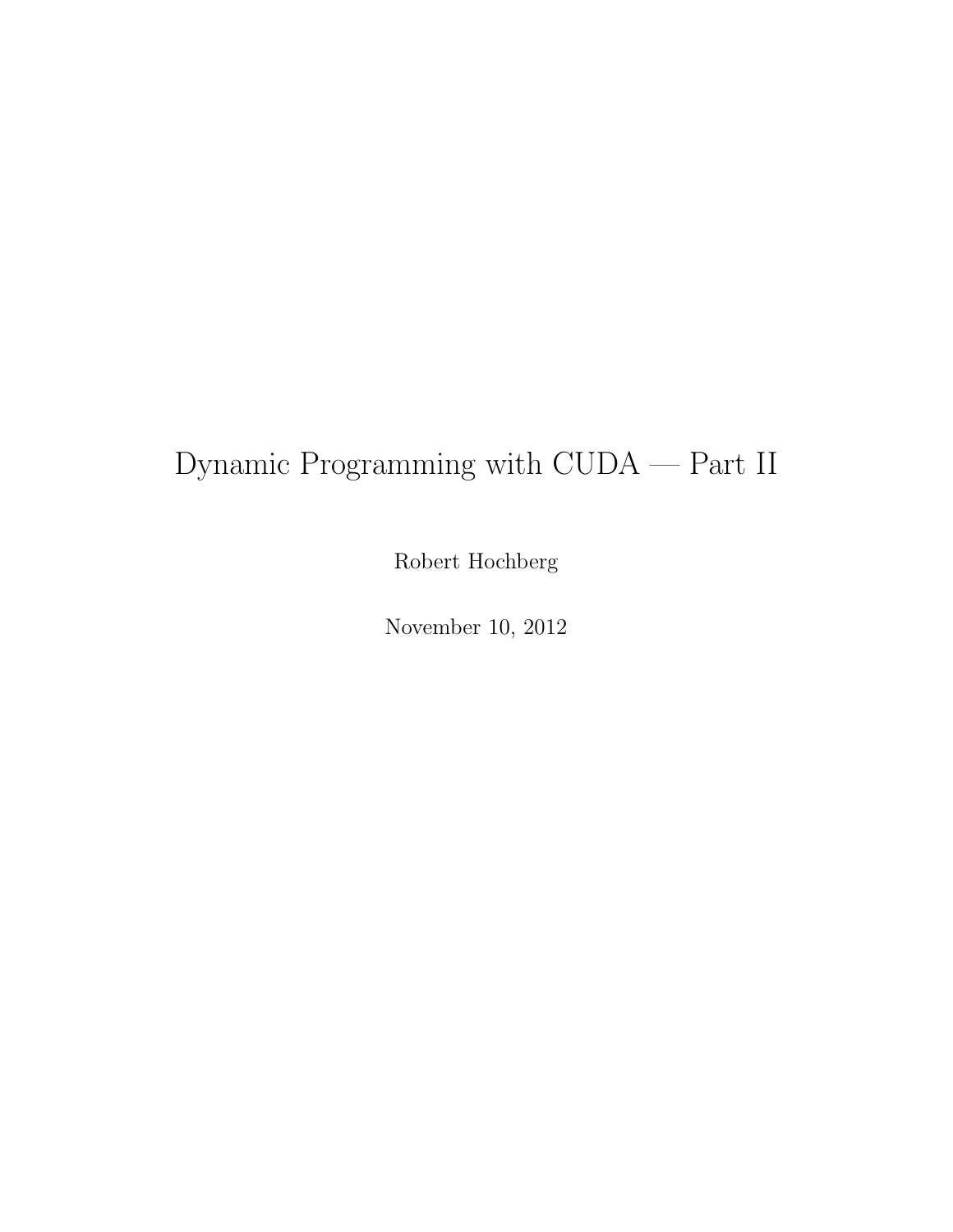# **Contents**

| $\mathbf{1}$ |     | Introduction                                                       | $\overline{2}$ |
|--------------|-----|--------------------------------------------------------------------|----------------|
|              | 1.1 |                                                                    | $\overline{2}$ |
|              |     | 1.1.1                                                              | $\overline{2}$ |
| $\mathbf{2}$ |     | Developing the Parallel Algorithm                                  | $\overline{4}$ |
|              | 2.1 |                                                                    | $\overline{4}$ |
|              | 2.2 |                                                                    | $\overline{7}$ |
|              |     | Parallel Considerations — Rules and Values<br>2.2.1                | 11             |
|              |     | 2.2.2                                                              | 12             |
|              |     | Finding a Single Value and Processor-specific Recurrences<br>2.2.3 | 13             |
| $\bf{3}$     |     | <b>A Parallel Addition Applet</b>                                  | 15             |
| 4            |     | <b>Implementing in CUDA</b>                                        | 17             |
|              | 4.1 |                                                                    | 17             |
|              | 4.2 |                                                                    | 17             |
|              | 4.3 |                                                                    | 19             |
|              | 4.4 |                                                                    | 21             |
| $5^{\circ}$  |     | <b>Lab Explorations</b>                                            | 23             |
| 6            |     | <b>The Code</b>                                                    | 32             |
|              | 6.1 |                                                                    | 32             |
|              | 6.2 |                                                                    | 33             |
|              | 6.3 |                                                                    | 35             |
|              | 6.4 |                                                                    | 39             |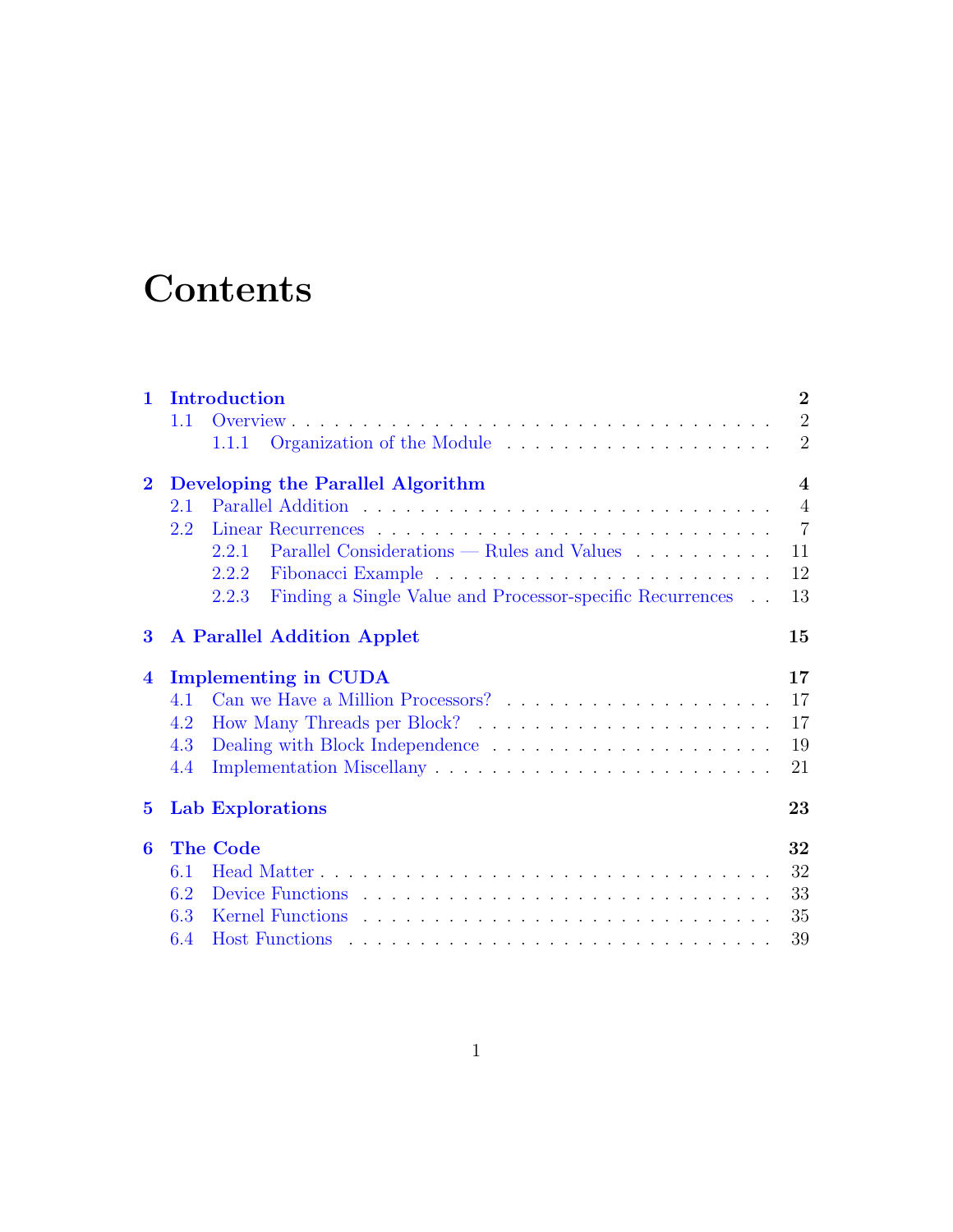### <span id="page-2-0"></span>Chapter 1

# Introduction

#### <span id="page-2-1"></span>1.1 Overview

This module is largely stand-alone. It is "Part II" only in the sense that it does not contain the overview of dynamic programming seen in Part I, and does not recapitulate the introduction to CUDA. We will continue to refer the reader to various NVIDIA references where appropriate, particularly the NVIDIA CUDA C Programming Guide [\[5\]](#page-42-0), and the CUDA API Reference Manual [\[3\]](#page-42-1), and where we introduce new CUDA-specific ideas, will linger a bit longer by way of introduction. The algorithms described here are completely independent of Part I, so that a reader who already has some familiarity with CUDA and dynamic programming may begin with this module with little difficulty.

#### <span id="page-2-2"></span>1.1.1 Organization of the Module

The emphasis of this module is the notion of "lookback doubling." This technique enables cooperating processors to combine their efforts to achieve exponential speedups in some contexts, including some dynamic programming contexts. In Chapter [2,](#page-4-0) we will focus on two problems:

• Parallel Binary Addition: Straightforward addition of two *n*-bit binary numbers requires  $n$  steps, even on  $n$  processors, because we need to propagate the carries. We will show how to use "lookback doubling" to compute the sum in  $\log_2 n$  steps on n processors.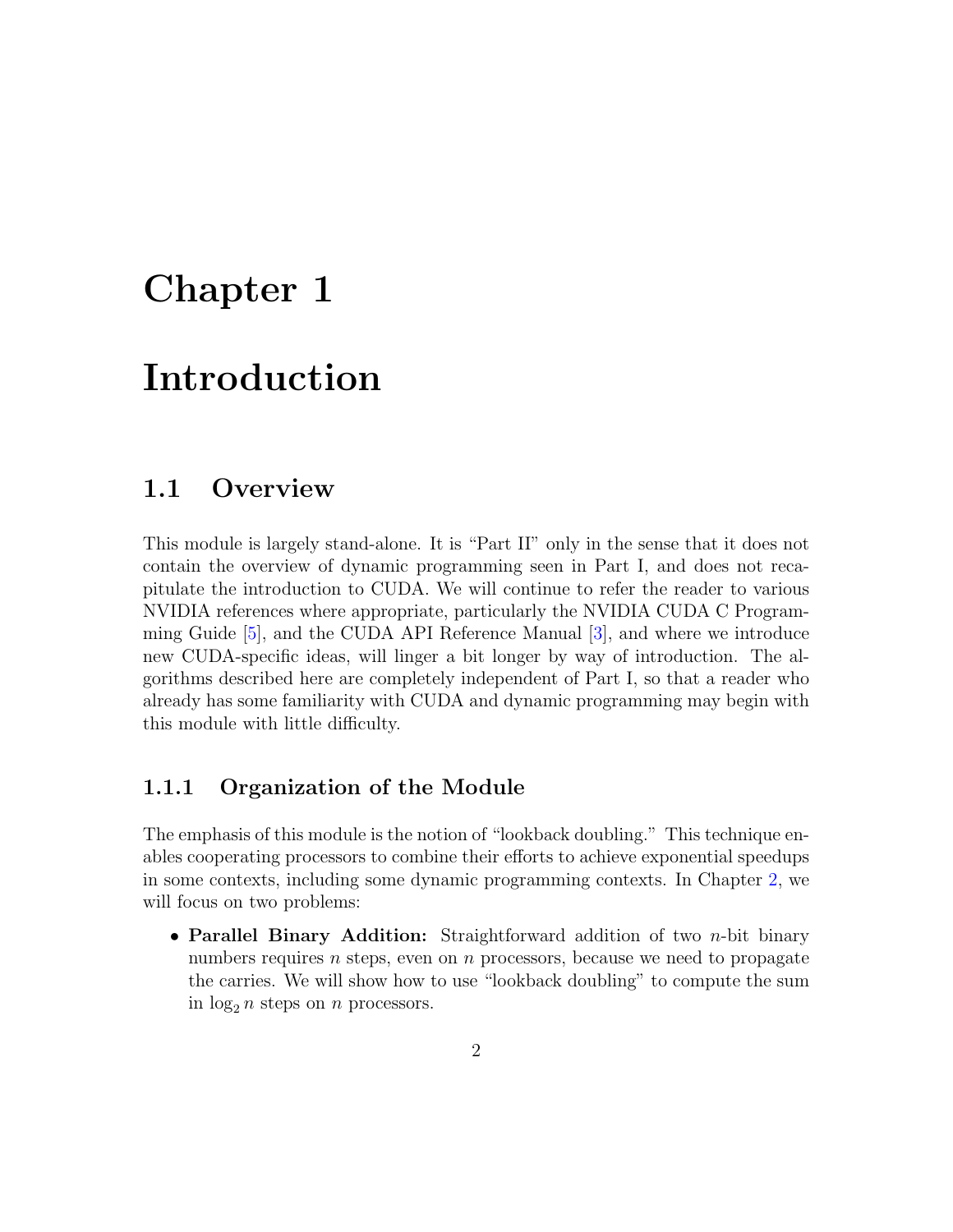• Linear Recurrences: We will consider sequences generated by recurrences of the form  $a_n = c_1 a_{n-1} + c_2 a_{n-2} + c_3 a_{n-3} + d$ . Such sequences include the Fibonacci and Lucas sequences. Inspecting the first  $n$  terms of this sequence on a single processor would require time proportional to  $n$ . We show how to use "lookback doubling" on n processors to inspect the first n elements in time proportional to log n.

We will then consider the issues involved in solving these problems on a General Purpose Graphics Processing Unit (GPGPU)-enabled computer, such as the graphics cards found in many of our computers today. GPGPU cards have dozens or even hundreds of cores, which can run threads in a highly parallel fashion. In one way of thinking about parallel algorithms, we may code as if we have millions of processors available, create a thread to run on each processor, and then have a GPGPU run these threads in batches of dozens or hundreds, according to how many cores the GPGPU has. The technical aspects of setting up these threads, synchronizing them as needed, loading them onto the GPGPU, managing memory, running the threads and reading the results, is the subject of Chapter [4.](#page-17-0)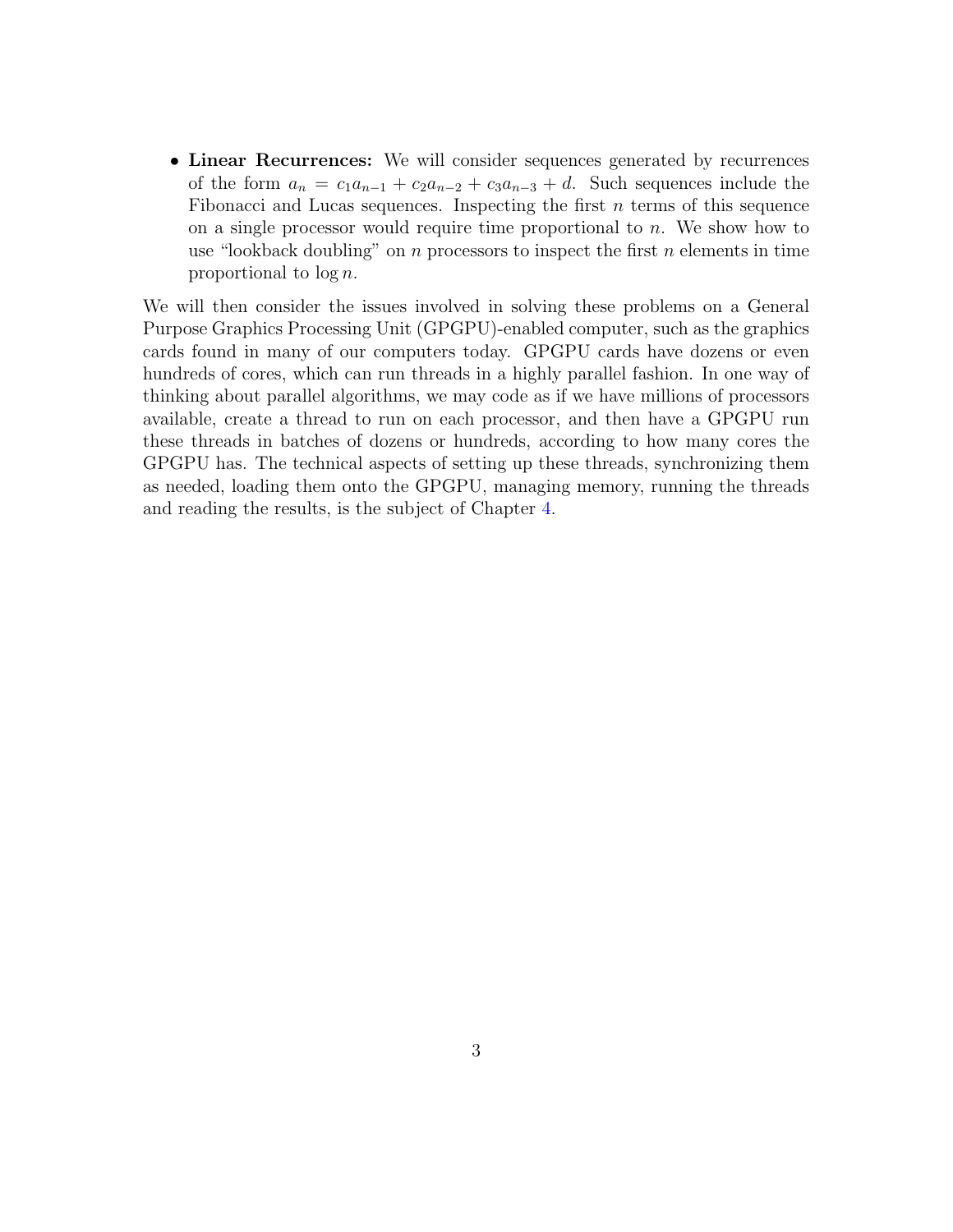### <span id="page-4-0"></span>Chapter 2

# Developing the Parallel Algorithm

### <span id="page-4-1"></span>2.1 Parallel Addition

We begin with a classic problem in parallel computing, that of adding together two binary numbers. Figure [2.1](#page-4-2) shows the addition of two binary numbers with the carry bits shown in red above the addends.

|                     | 1111 11111 1111  |  |  |  |  |  |  |  |
|---------------------|------------------|--|--|--|--|--|--|--|
|                     | 1011001110101011 |  |  |  |  |  |  |  |
| $+0110100101101101$ |                  |  |  |  |  |  |  |  |
| 10001110100011000   |                  |  |  |  |  |  |  |  |

<span id="page-4-2"></span>Figure 2.1: Adding two binary numbers, showing the carries in red.

How many steps does it take to add these two numbers together? When we add them by hand, it takes as many steps as there are bits in the larger number. Adding from right-to-left, we add, carry, add, carry, add, carry, etc..., with each add/carry being a single step. But what if we had a processor for each bit of the summand? For convenience, let us suppose the processors are numbered  $0, 1, 2, \ldots$ , with the *i*th processor adding the bits in the  $2<sup>i</sup>$  place. Then in a single step, each processor could perform its add and we'd be done, right? Well, not quite. Processor 0 (the rightmost processor) can perform its addition, but Processor 1 (second from the right) can't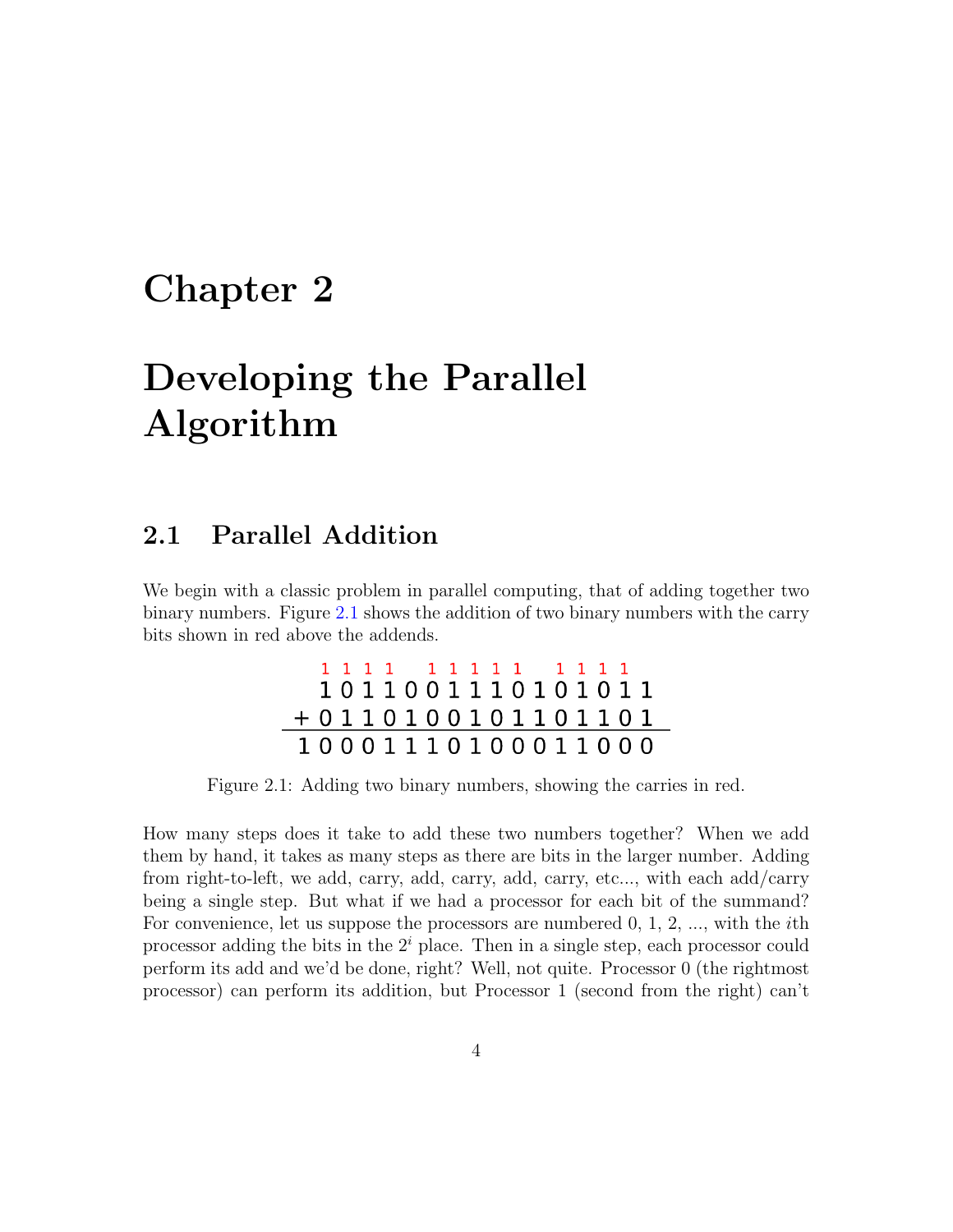perform its addition until it knows whether Processor 0 will produce a carry or not. In general, processor i must wait for processor  $i - 1$  to perform its addition and produce, or not, a carry.

So perhaps there is no benefit to having many processors. It seems that it will still take *n* steps to compute a sum having *n* bits. Fortunately, this is not the case. When designing algorithms for multiple processors it is often necessary to devise genuinely new solutions to problems, to develop brand new algorithms that are very different from their non-parallel counterparts.That's what we'll do here.

Let us consider Processor 15 in the addition example of Figure [2.1.](#page-4-2) Instead of just waiting for Processor 14 to announce whether or not it will generate a carry, it can perform two additions, one in the case that there is a carry, called the carry-sum, and one in the case that there is not, called the *no-carry-sum*. Now it will be ready with its sum as soon as it finds out whether Processor 14 has a carry or not. You might not think that's much of an improvement, and you'd be right if only Processor 15 did this. But suppose that Processor 14 had also computed two sums, one for each case of Processor 13 generating a carry or not. If it conveys this information to Processor 15, then both Processors 14 and 15 will be able to compute their sums as soon as Processor 13 declares whether or not it will produce a carry. For Processor 15's thinking will go something like this: "If Processor 13 produces a carry, then so will Processor 14, in which case I use my *carry-sum*, and if Processor 13 does not produce a carry, then neither will Processor 14, in which case I will use my no-carry-sum."

Suppose now that every processor did these two steps: produced two sums depending on its neighbor's carry, and used its neighbor's information to decide which sum to use once it knows about the carry produced by its neighbor two processors away. Now each processor is able to produce its sum immediately once its neighbor two places away knows whether it will produce a carry or not.

This is the big idea: After 1 step, each processor could get its result by "looking back" a distance of one processor. After the next step, each processor could get its result by "looking back" a distance of two processors. We will iterate this process, so that after each step, each processor can get its result by "looking back" twice as far. This way, each processor can have its final result after  $\log_2 n$  steps, as we'll see.

Let us consider Processor 15 again. At this point it can produce its sum as soon as it knows whether Processor 13 will produce a carry or not. And Processor 13 can produce its sum (and carry) as soon as it knows whether Processor 11 will produce a carry or not. By putting this information together, Processor 15 will be able to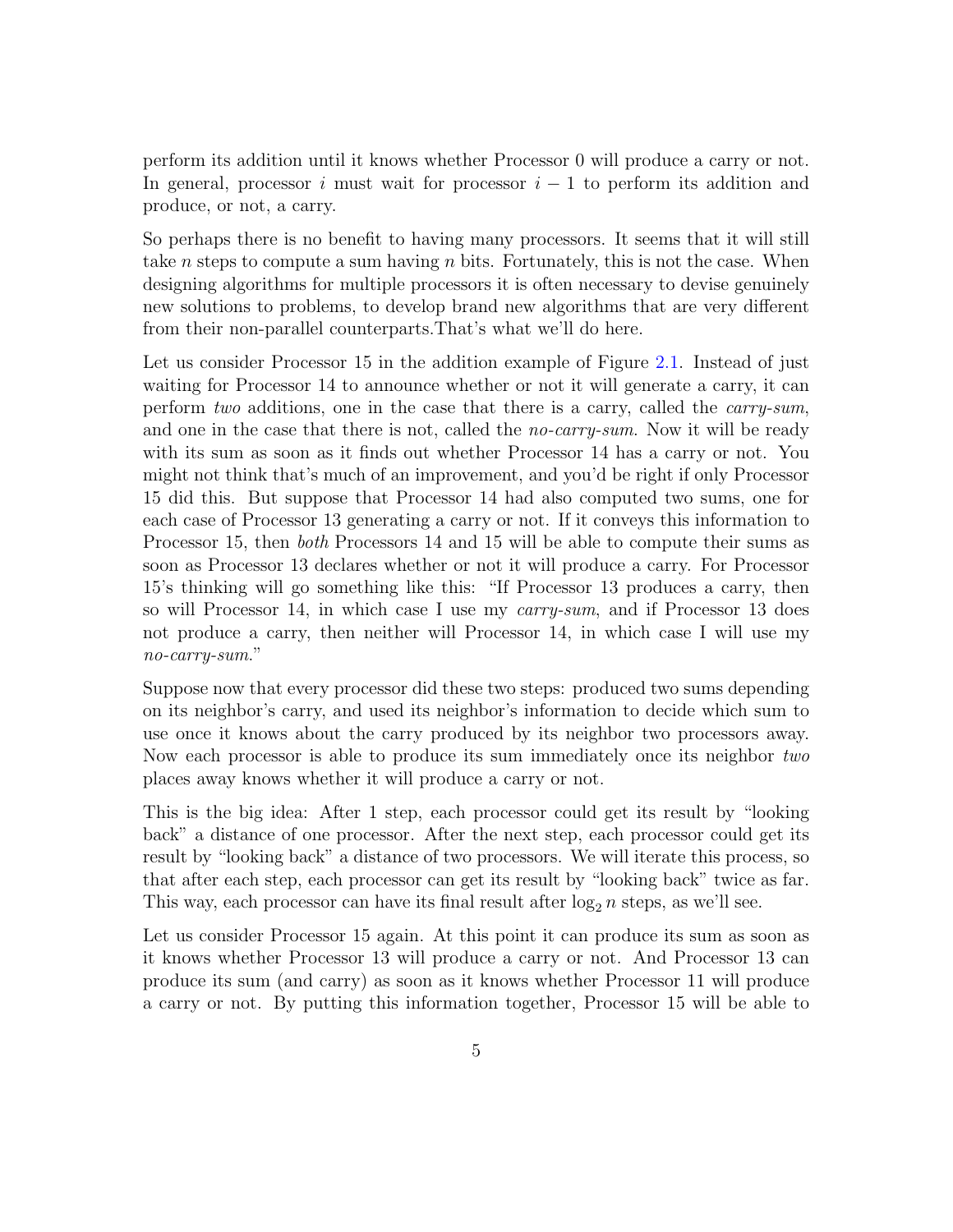produce its sum as soon as it knows whether Processor 11 will produce a carry or not. In this way, Processor 15 can effectively "look back" a distance of four processors. Since Processor 11 did the same thing, and can now "look back" four processors, on the next step we can combine these "look-backs" so that Processor 15 can "look back" eight processors. And so on.

Let's look at what's happening at the lower end of the processor list. Processor 0 can compute its sum and carry immediately, since it knows there will be no carry figuring into its sum. After the second step, when Processor 1 is looking back a distance of one processor, it can compute its sum and carry, since Processor 0 will have produced its carry after step 1. After the third step, Processor 2 and Processor 3 can produce their sums and carries, because they are looking back to Processors 0 and 1, respectively, which will have produced their carries after step 2. In this fashion, after each step, the number of processors that can compute their final sums doubles.

Let's formalize these ideas: For each bit in the sum, let us have a data structure as shown in the figure below.

```
struct sumStructure {
  bool sumIfNoCarry; /* Sum and carry bits in the */
  bool carryIfNoCarry; /* two cases that the bits we */bool sumIfCarry; /* are looking back to do or */
  bool carryIfCarry; /* don't have carries. */
  bool value; /* True if we have a sum,
                          false if just looking back. */
  bool carry; /* If we've computed a sum,
                          was it the carry case? */}
```
The first two fields contain the sum and carry in the case that the processor we are looking back to does not produce a carry, and the next two fields hold the sum and carry in the case that the processor we are looking back to does produce a carry. We will use "1" for "true" and "0" for "false," as usual. In the pictures that follow, we'll depict this data structure as shown in Figure [2.2.](#page-7-1) We could have added an int lookbackDistance field to our data structure, showing how far back each Processor was looking. But in our implementation this value will be the same for all processors, so we'll keep it as a global that all processors have access to.

We will store our sumStructures in an array sumStructure ss[N], where N is the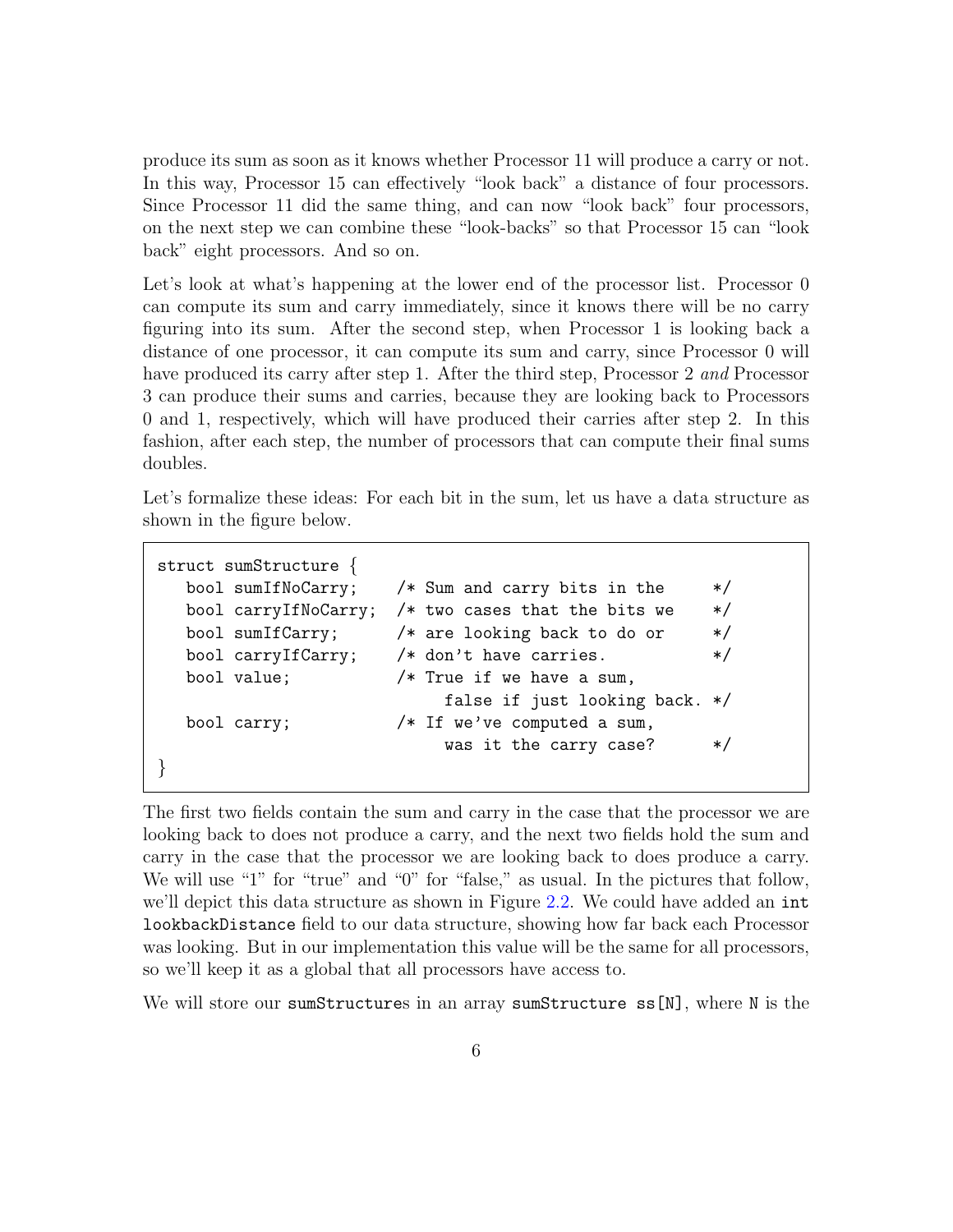

<span id="page-7-1"></span>Figure 2.2: Pictorial depiction of the sumStructure data structure.

number of bits in the sum, and hence the number of processors. At each step, a processor may double the distance it looks back by calling the oneStep() method shown in Figure [2.3](#page-8-0)

Exercise: Justify the doubling rule given by the last two "if" clauses in the oneStep() method shown in Figure [2.3.](#page-8-0)

The complete algorithm for parallel binary addition can be found in Figure [2.4.](#page-9-0)

Notice that as long as we have one processor per bit in the sum, the number of steps is on the order of the log of  $N$  rather than  $N$  itself. This exponential speedup shows the power of developing new algorithms as opposed to implementing old algorithms on more processors.

In the next section we will consider a problem whose solution involves dynamic programming, and whose parallel implementation uses the ideas just considered for binary addition. We will develop a CUDA-based solution for that problem, but leave the CUDA-based implementation of binary addition as an exercise for the reader. Its solution would closely mimic (and be rather simpler than) that given for the problem in the next section.

#### <span id="page-7-0"></span>2.2 Linear Recurrences

The Fibonacci sequences  $F_0, F_1, F_2, \ldots$ , which begins  $0, 1, 1, 2, 3, 5, 8, 13, \ldots$  is defined by the recurrence:  $F_0 = 0, F_1 = 1, and F_n = F_{n-1} + F_{n-2}$  for each  $n \ge 2$ . In this section we will explore similar recurrences, namely those of the form:  $a_n =$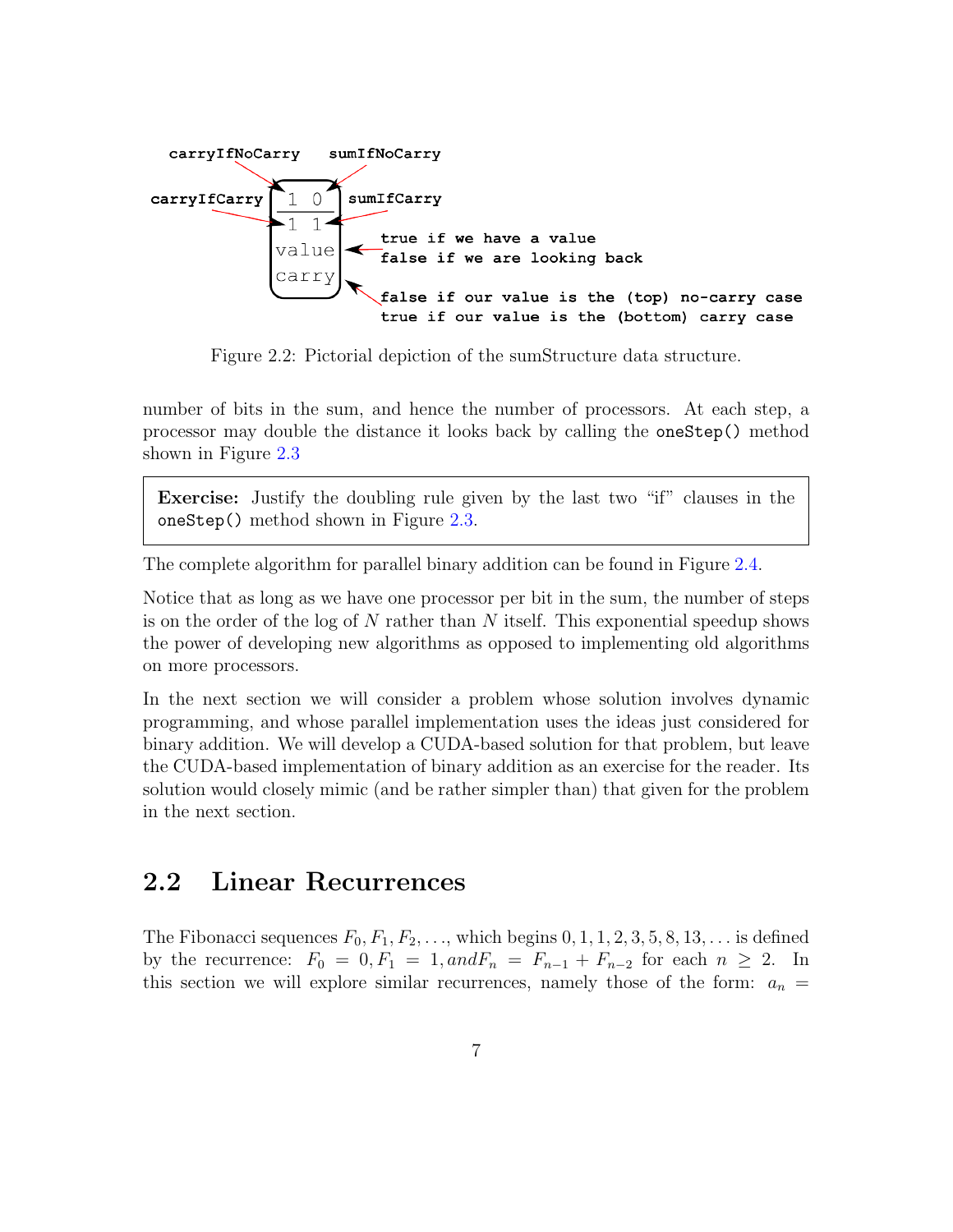```
/* Before we run this, each element either has a value, or knows
 * how to get its value once the processor that is lookbackDistance
 * away knows its values.
* When this method returns, the i'th processor will be looking back
 * twice as far as before. That is, it will be able to compute its
 * own sum and carry as soon as the processor it's looking back at
 * knows if it will have a carry or not.
 */
void oneStep(sumStructure* ss, int myIndex){
   int other = myIndex - lookbackDistance;
   if(value == true) return; \frac{1}{1} if we already know our value
   // Are we looking back to a processor that knows its value?
   if(ss[other].value == true)if(ss[other].carry == false)
         ss[myIndex].carry = ss[other].carryIfNoCarry;
      else
         ss[myIndex].carry = ss[other].carryIfCarry;
      ss[myIndex].value = true; // I have a value now
      return;
   }
   // Otherwise, we will double our lookback
   // First check if the "other" produces a carry in all cases
   if(ss[other].carryIfNoCarry == true){ // Copy bottom row to top
      ss[myIndex].carryIfNoCarry = ss[myIndex].carryIfCarry;
      ss[myIndex].sumIfNoCarry = ss[myIndex].sumIfCarry;
   }
   // Then check if the "other" produces a carry in no case
   if(ss[other].carryIfCarry == false){ // Copy top row to bottom
      ss[myIndex].carryIfCarry = ss[myIndex].carryIfNoCarry;
      ss[myIndex].sumIfCarry = ss[myIndex].sumIfNoCarry;
   }
}
```
<span id="page-8-0"></span>Figure 2.3: Composing lookback rules to double the lookback distance.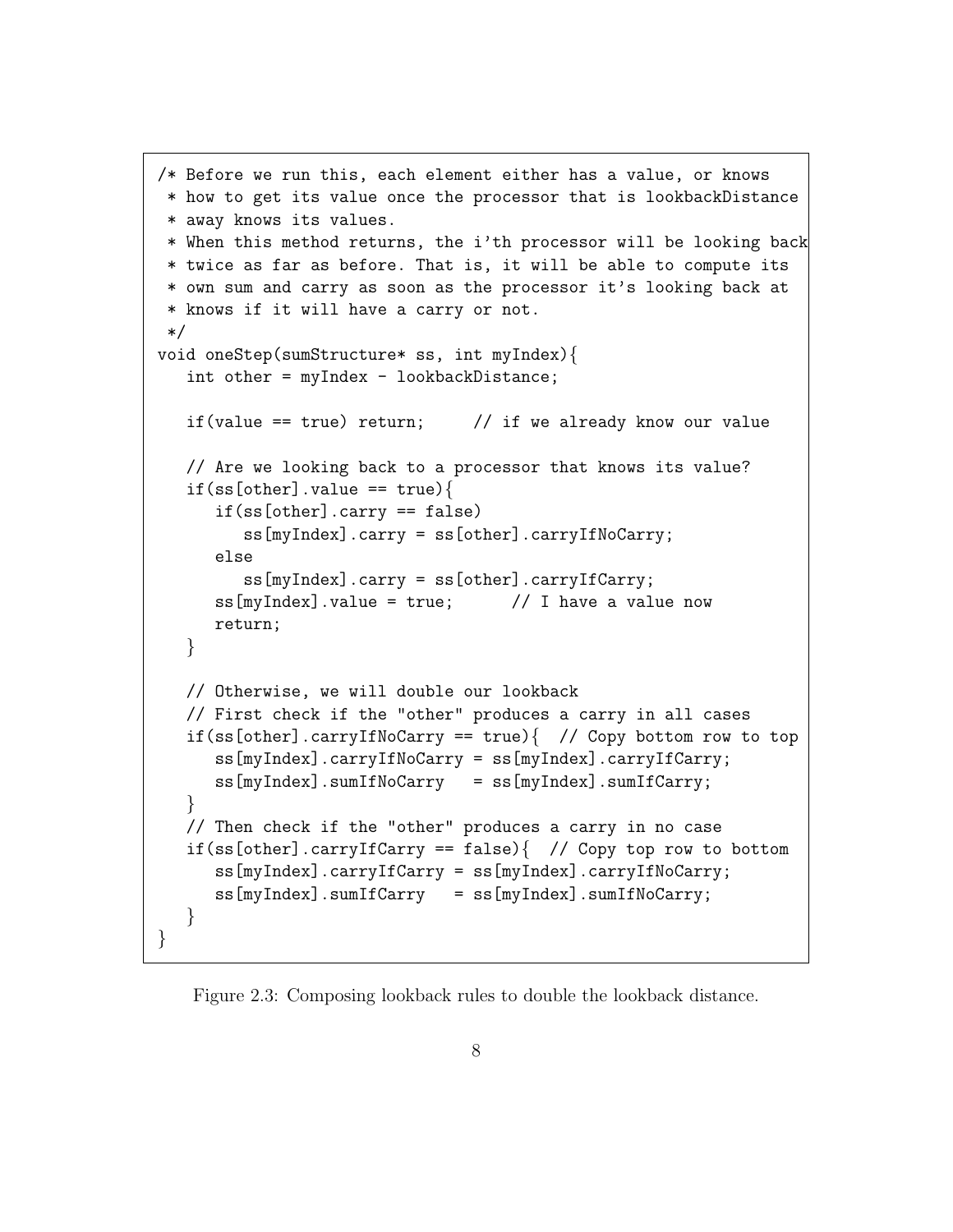```
Let N = the number of processors
      = largest number of bits the sum might have
      = 1 + number of bits in the larger addend
Let A[N] be the array of bits for the first addend
    B[N] be the array of bits for the second addend
// (We pad A and B with as many initial 0s as needed)
// Initialize the ss[] data structures
Each processor i Do:
    ss[i].sumIfNoCarry = A[i] XOR B[i]
    ss[i].carryIfNoCarry = A[i] AND B[i]
    ss[i] .sumIfCarry = A[i] == B[i]ss[i].carryIfCarry = A[i] OR B[i]ss[i].value = false
    ss[i].carry = false// Now all the processors are looking back distance 1
// No processor has a value
// Give a value to processor 0
ss[0].value = true
ss[0].carry = false // just to be explicit here
// Now iterate until every processor has a value
Do log_2(N) times:
    Each processor i Do:
        oneStep(ss[])
// Now every processor has a value
// Finally, put the answers in C
Each processor i Do:
    if ss[i].carry == false:
        C[i] = ss[i] .sumIfNoCarryelse
        C[i] = ss[i] .sumIfCarry
```
<span id="page-9-0"></span>Figure 2.4: The complete algorithm for parallel binary addition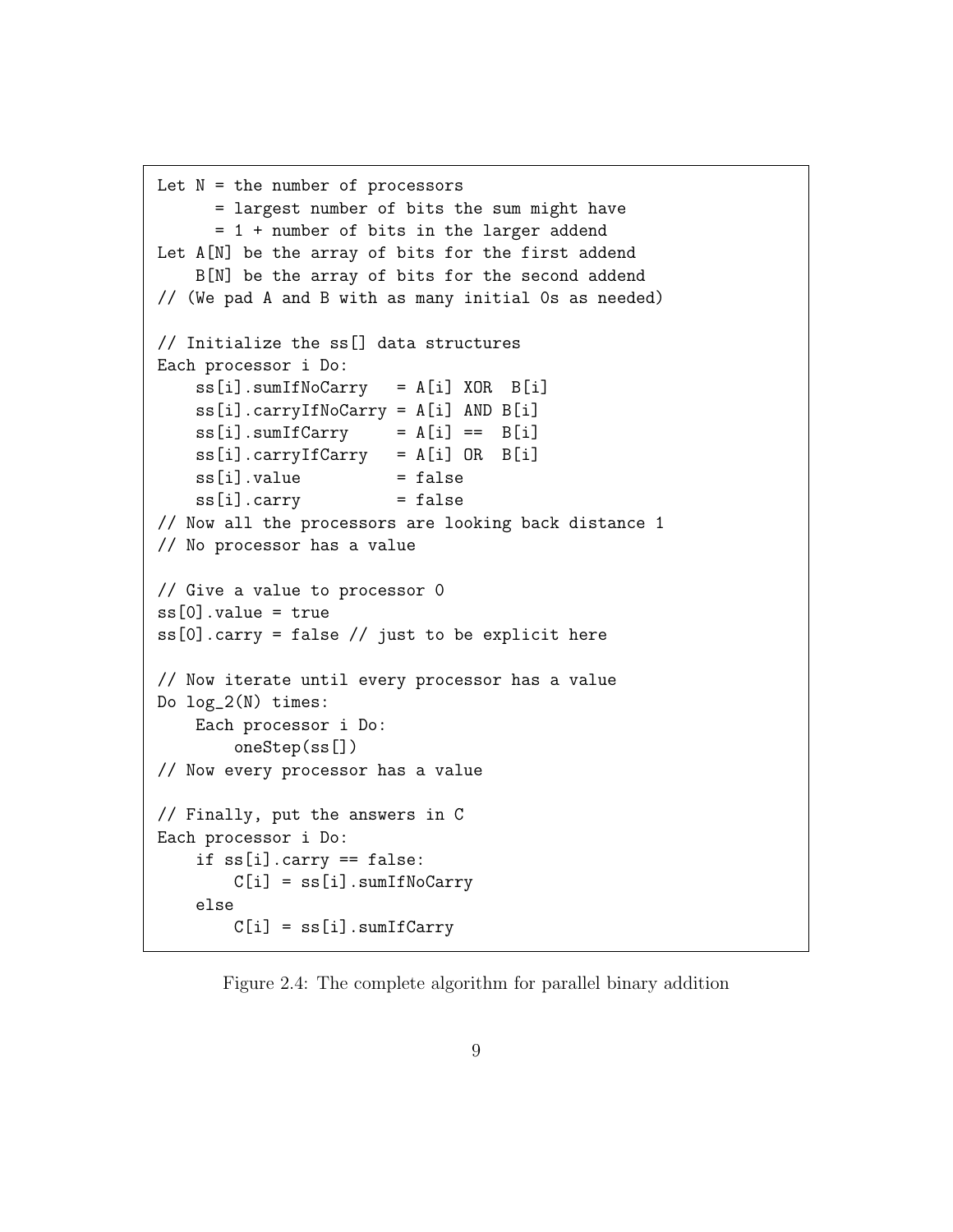```
/* We assume that a_0, a_1 and a_2 are given
 * and that c_1, c_2, c_3 and d are known
 */
double findTerm(k){
   if(k == 0) return a_0;
   if(k == 1) return a_1;
   if(k == 2) return a_2;
   return c_1*findTerm(k-1) + c_2*findTerm(k-2) +c_3*findTerm(k-3) + d;
}
```
<span id="page-10-0"></span>

 $c_1a_{n-1} + c_2a_{n-2} + c_3a_{n-3} + d$  for  $n \geq 3$ , where  $c_1, c_2, c_3$  and d are real constants, and initial values are given for  $a_0$ ,  $a_1$  and  $a_2$ .

The most casual search for "Fibonacci Numbers" will reveal a breathtaking collection of applications for this sequence of numbers, including cryptography and bar codes [\[1\]](#page-42-2), quasi-periodic formations in flames, flowers and waves [\[8\]](#page-42-3), searching [\[7\]](#page-42-4) and, of course, mathematics. These and many more applications can be found for the broader class of recurrences described above.

Here, we will want to consider two types of questions about these recurrences: Eval**uate:** What is the kth term? **Search:** Among the first so-many terms,  $a_0, a_1, \ldots$ , which value of  $a_i$  gives the best answer for our particular problem, whatever it might be.

A very simple program to compute the kth term in this sequence might look like that shown in Figure [2.5.](#page-10-0)

This very simple implementation is easy to code and returns the right answer. But the number of steps required to compute the nth term grows exponentially, and is about  $1.84^n$  [\[6\]](#page-42-5).

We use *memoization*, a standard technique of dynamic programming, to improve this running time. Each time we compute a value, we store the result in a lookup table of some sort. And before computing a value, we look in the table to see if we've already computed it. This "recursion with memoization" is shown in Figure [2.6.](#page-11-1)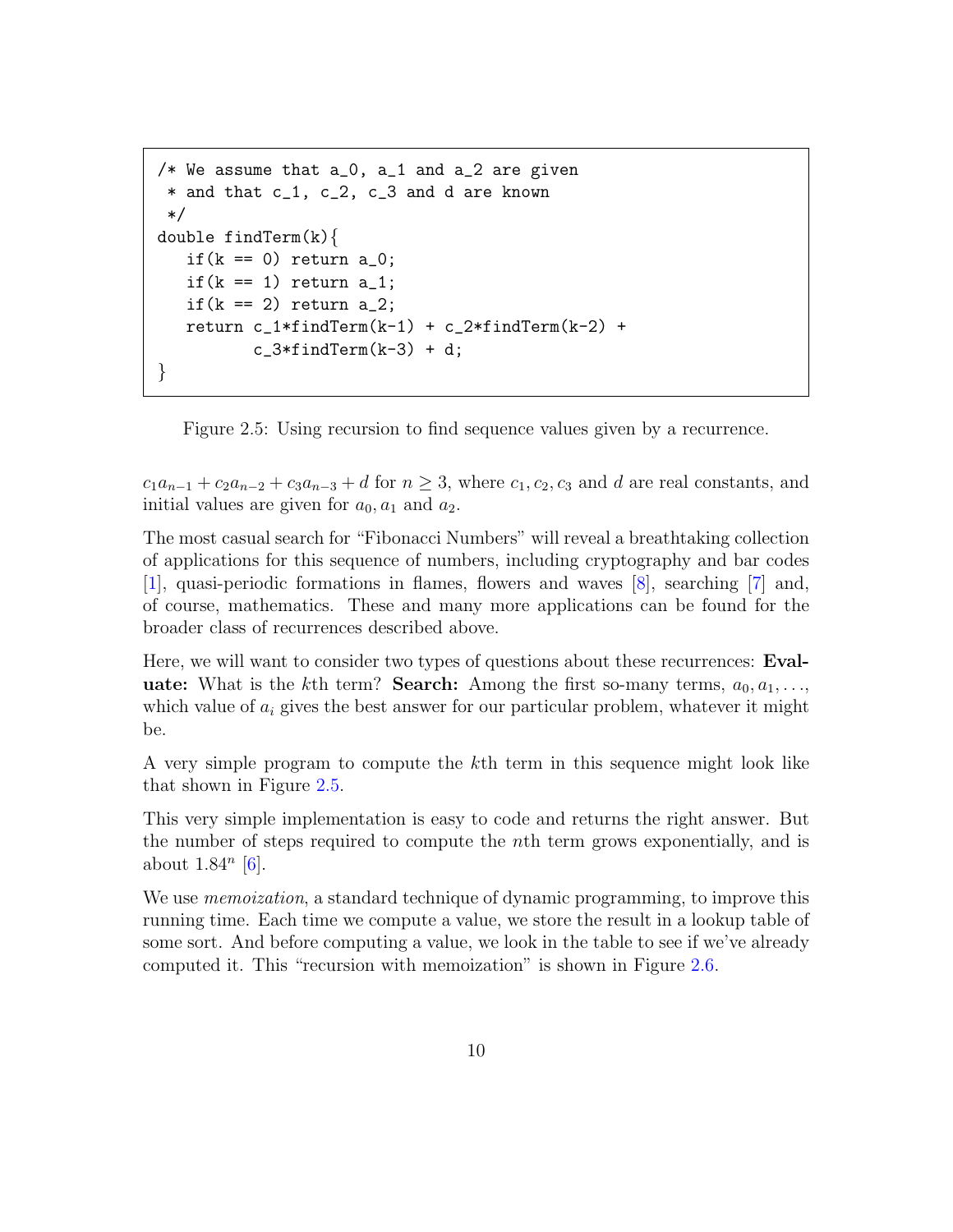```
/* We assume that a_0, a_1 and a_2 are given
 * and that c_1, c_2, c_3 and d are known.
 * We memoize our results in the table[] array.
 */
double findTerm(k){
   if(table[k] != -1) // -1 means "not found yet"
       return table[k];
   if(k == 0) return a_0;
   if(k == 1) return a_1;
   if(k == 2) return a_2;
   table[k] = c_1*findTerm(k-1) + c_2*findTerm(k-2) +c_3*findTerm(k-3) + d;
   return table[k];
}
```
<span id="page-11-1"></span>Figure 2.6: Using recursion with memoization to find sequence values given by a recurrence.

#### <span id="page-11-0"></span>2.2.1 Parallel Considerations — Rules and Values

Let us first consider the question of search: How can we search the first million (for example) terms of a sequence defined recursively by  $a_n = c_1a_{n-1}+c_2a_{n-2}+c_3a_{n-3}+d$ ? As with the case of binary addition, it might seem that it should take about a million steps, since in order to even determine term  $a_{1000000}$ , we need to know terms  $a_{999999}, a_{999998}$  and  $a_{999997}$ . And in order to find  $a_{999999}$  we need to find ..., and so on. Fortunately, we may develop a brand new algorithm here that allows us to solve this problem more efficiently.

We will model our algorithm here on the binary addition example discussed above, where each processor had either a **rule** or a **value**. A processor with a value was done with its computation, while a processor with a rule could either evaluate if it is looking back at a processor with a value, or double if it is looking back at another processor with a rule.

Let us suppose we have a processor for each term of the sequence. (More on dealing with the unrealistic-ness of this later.) The first step is to simplify the lookback, for if we use the recurrence as-is, then each processor needs to look back to the three processors preceding it, and this trifurcation complicates the step where we double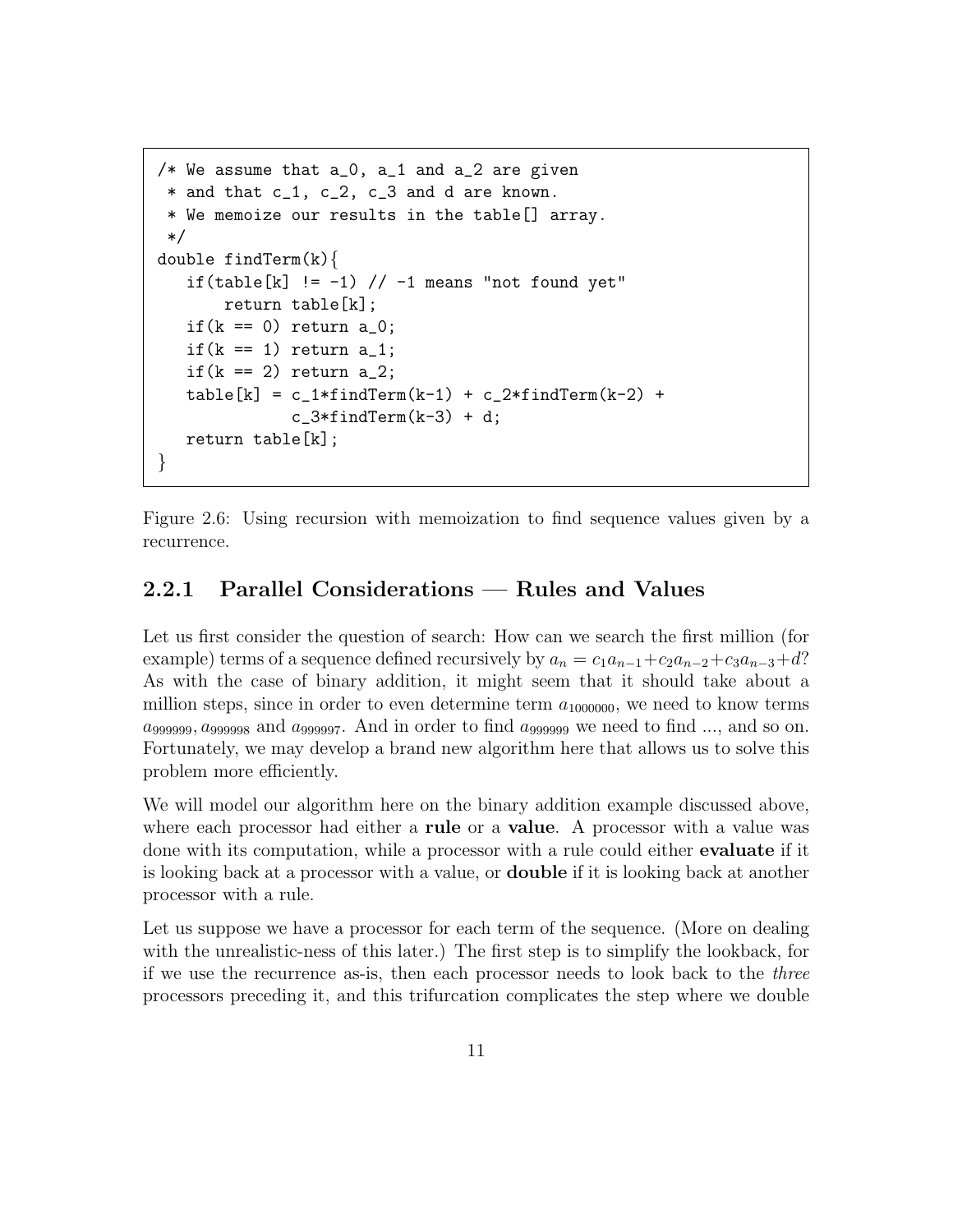our lookback distance. It should be possible, for example, for processor  $P_i$ , looking back to  $P_{i-1}$ , to determine its value if Processor  $P_{i-1}$  has its value.

We begin to accomplish this by storing at each processor  $P_i$  a data structure consisting of the triple  $(a_i, a_{i-1} \text{ and } a_{i-2})$ . Now Processor  $P_{i+1}$  may compute its triple  $(x, y, z) = (a_{i+1}, a_i \text{ and } a_{i-1})$  from  $P_i$  via the equations:

$$
x = c_1 a_i + c_2 a_{i-1} + c_3 a_{i-2} + d
$$
  
\n
$$
y = a_i
$$
  
\n
$$
z = a_{i-1}
$$
\n(\*)

These equations amount to a rule for computing a value. A very natural way to express this rule is with a  $4 \times 4$  matrix, yielding the equation below:

$$
\begin{pmatrix} a_i & a_{i-1} & a_{i-2} & 1 \end{pmatrix} \begin{pmatrix} c_1 & 1 & 0 & 0 \ c_2 & 0 & 1 & 0 \ c_3 & 0 & 0 & 0 \ d & 0 & 0 & 1 \end{pmatrix} = \begin{pmatrix} a_{i+1} & a_i & a_{i-1} & 1 \end{pmatrix}
$$

Notice that this requires that we augment the "value" data structure stored at each processor so that it includes a "1" in its fourth coordinate.

Now we have a very natural way to compose rules. Let us denote a rule at Processor i looking back at Processor j by  $R_{i,j}$  (we use a capital letter since it's a matrix) and a **value** at Processor  $i$  by  $v_i$ . Then the following hold:

$$
\bullet \ \ v_j \cdot v_i = R_{i,j}.
$$

$$
\bullet \ \ R_{i,k} = R_{i,j} \cdot R_{j,k}
$$

#### <span id="page-12-0"></span>2.2.2 Fibonacci Example

Let's illustrate with the Fibonacci recurrence,  $a_i = a_{i-1} + a_{i-2}$ . Here,  $c_1 = 1, c_2 =$  $1, c_3 = d = 0$ . If a processor has a value, then we store that value in the first row of the rule matrix. This saves us having to have separate data structures at each processor for the rule and the value.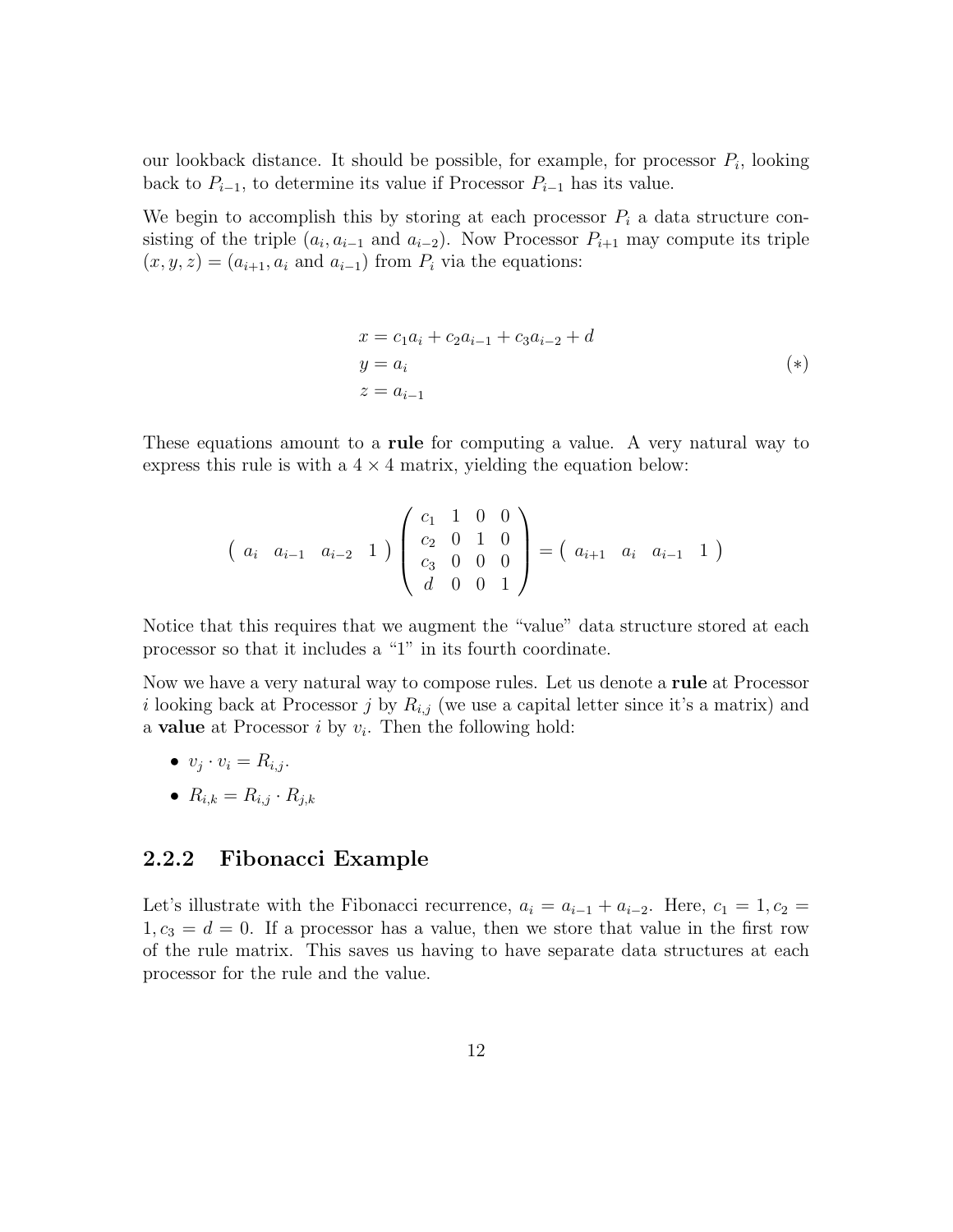| Processor 0 |  |  |  |  | Processor 1 Processor 2 Processor 3 |  |  |  |  |  |  |  |  |  |                                                                                                                                                                                                                                                                                                                                                                                                     |  |  |
|-------------|--|--|--|--|-------------------------------------|--|--|--|--|--|--|--|--|--|-----------------------------------------------------------------------------------------------------------------------------------------------------------------------------------------------------------------------------------------------------------------------------------------------------------------------------------------------------------------------------------------------------|--|--|
|             |  |  |  |  |                                     |  |  |  |  |  |  |  |  |  |                                                                                                                                                                                                                                                                                                                                                                                                     |  |  |
|             |  |  |  |  |                                     |  |  |  |  |  |  |  |  |  |                                                                                                                                                                                                                                                                                                                                                                                                     |  |  |
|             |  |  |  |  |                                     |  |  |  |  |  |  |  |  |  |                                                                                                                                                                                                                                                                                                                                                                                                     |  |  |
|             |  |  |  |  |                                     |  |  |  |  |  |  |  |  |  | $\left(\begin{array}{cccc} 3 & 2 & 1 & 1 \\ 0 & 0 & 0 & 0 \\ 0 & 0 & 0 & 0 \\ 0 & 0 & 0 & 0 \end{array}\right) \left(\begin{array}{cccc} 1 & 1 & 0 & 0 \\ 1 & 0 & 1 & 0 \\ 0 & 0 & 0 & 0 \\ 0 & 0 & 0 & 1 \end{array}\right) \left(\begin{array}{cccc} 1 & 1 & 0 & 0 \\ 1 & 0 & 1 & 0 \\ 0 & 0 & 0 & 0 \\ 0 & 0 & 0 & 1 \end{array}\right) \left(\begin{array}{cccc} 1 & 1 & 0 & 0 \\ 1 & 0 & 1 & $ |  |  |

Initialized rules: Processor 0 has a value, Processors 1, 2 and 3 have rules.

$$
\left(\begin{array}{cccc}3&2&1&1\\0&0&0&0\\0&0&0&0\\0&0&0&0\end{array}\right)\left(\begin{array}{cccc}5&3&2&1\\0&0&0&0\\0&0&0&0\\0&0&0&0\end{array}\right)\left(\begin{array}{cccc}2&1&1&0\\1&1&0&0\\0&0&0&0\\0&0&0&1\end{array}\right)\left(\begin{array}{cccc}2&1&1&0\\1&1&0&0\\0&0&0&0\\0&0&0&1\end{array}\right)
$$

After one step, Processors 0 and 1 have values, Processors 2 and 3 have rules. Matrices for Processors 1, 2 and 3 were updated by multiplying each by the matrix to its left.

$$
\left(\begin{array}{cccc}3&2&1&1\\0&0&0&0\\0&0&0&0\\0&0&0&0\end{array}\right)\left(\begin{array}{cccc}5&3&2&1\\0&0&0&0\\0&0&0&0\\0&0&0&0\end{array}\right)\left(\begin{array}{cccc}8&5&3&1\\0&0&0&0\\0&0&0&0\\0&0&0&0\end{array}\right)\left(\begin{array}{cccc}13&8&5&1\\0&0&0&0\\0&0&0&0\\0&0&0&0\end{array}\right)
$$

Now all processors have values.

Matrices for Processors 2 and 3 were updated by multiplying each by the matrix two to its left.

Notice how as in the case of binary addition, each processor was interested in computing only one bit, namely its bit in the sum, but our data structure contained many more values. We have a similar situation here, where each processor wants to compute only a single number, but its data structure has sixteen entries.

#### <span id="page-13-0"></span>2.2.3 Finding a Single Value and Processor-specific Recurrences

We end this section by exploring the second type of question we'd like to answer about recurrences: How can we find the nth term? We may extract from our lookback idea a simple solution. Note that the *n*th value  $v_n$  can be computed by multiplying *n* copies of the rule matrix  $R$ , and then multiplying by the value vector  $v_0$ . That is,  $v_n = v_0 \cdot R^n$ . To find  $R^n$  rapidly, we may compute the sequence  $R, R^2, R^4, R^8, \ldots, R^p$ , where  $p$  is the largest power of 2 not exceeding  $n$ . We can find each term in this sequence by repeatedly squaring the previous term, taking about  $\log_2 n$  steps to create the whole sequence. Then we write n as a sum of powers of 2 (which is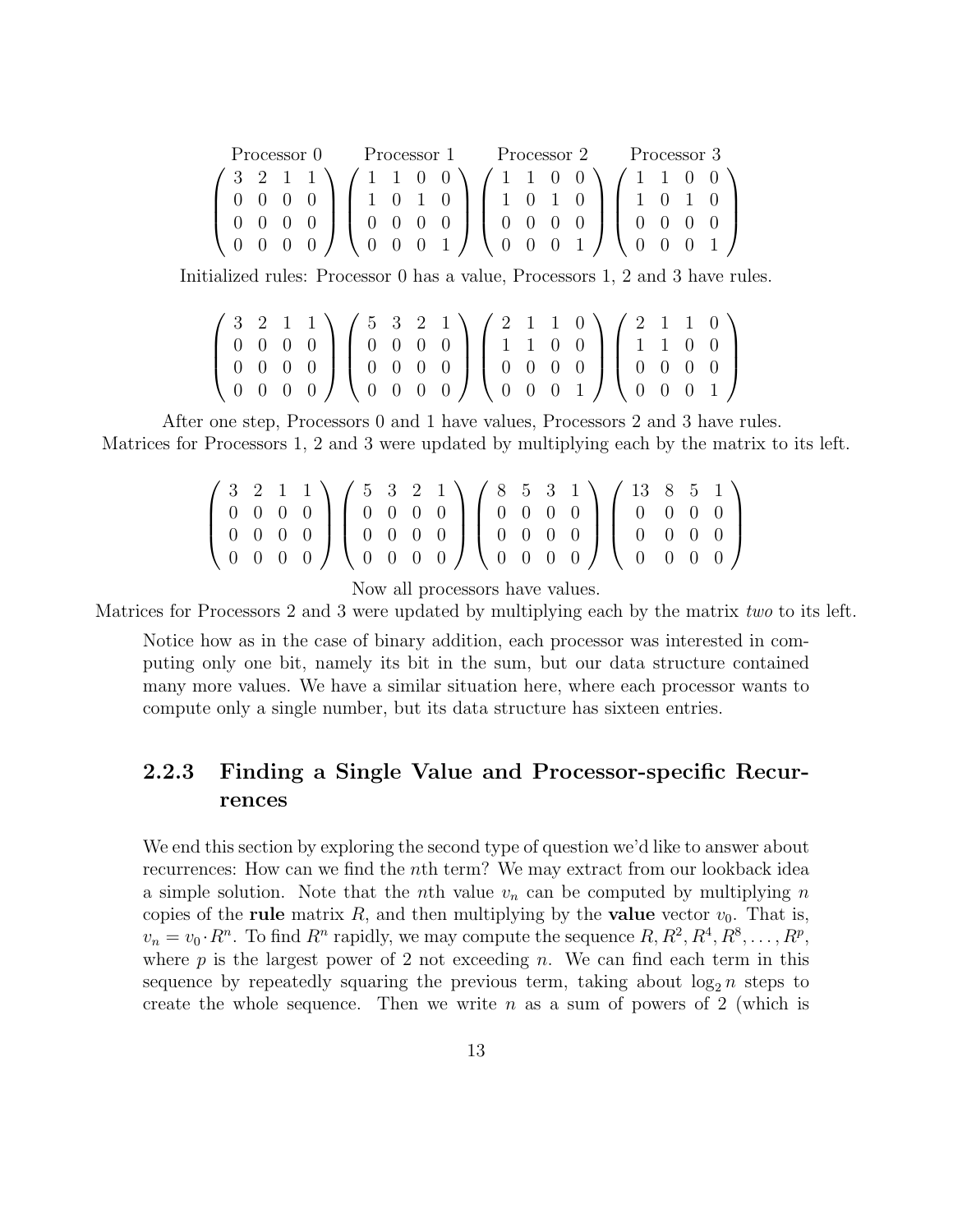equivalent to writing  $n$  in binary) and multiply together the corresponding matrices. For example,  $73 = 2^0 + 2^3 + 2^6$ , so  $R^{73} = R^{2^0} \cdot R^{2^3} \cdot R^{2^6}$ .

We therefore have an algorithm for computing the nth term in a recurrence in  $O(\log n)$  steps.

Note that this method would not work, for example, if the recurrence were of the form:

$$
a_i = a_{i-1} + \frac{2}{i} \cdot a_{i-3} - i
$$

In this case, the matrix  $R$  is not constant, which is required for the method just given. Our search algorithm described above would work just fine, however, since each processor makes its own copy of the rule for looking back, which is just some  $4 \times 4$  matrix. Our composition functions would not need to be changed at all.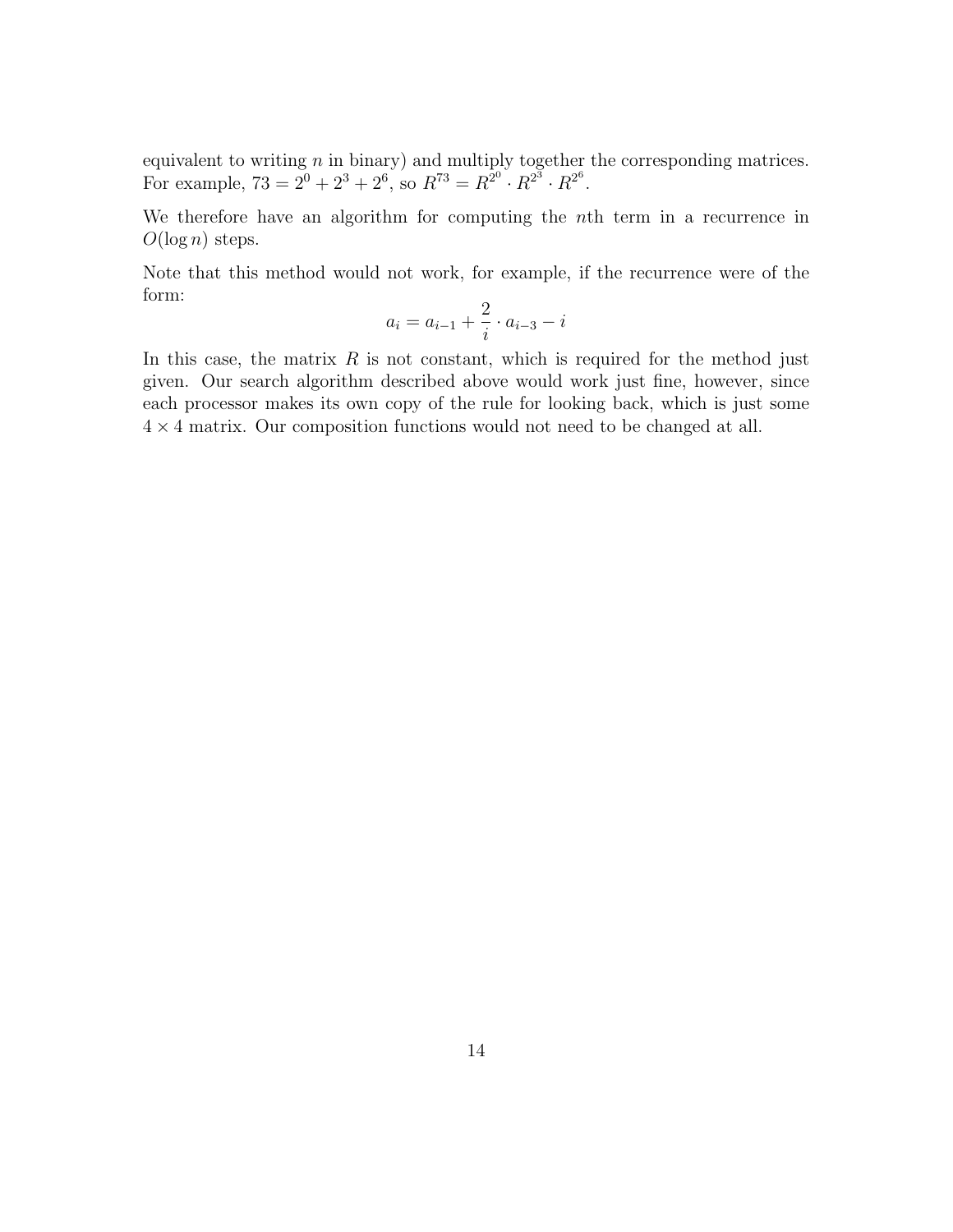### <span id="page-15-0"></span>Chapter 3

### A Parallel Addition Applet

In the parallel binary addition algorithm just discussed we had a processor compute each node of the sum by doubling its lookback on each step. We have included with this module an applet (based on an AgentSheets model) that shows another way of increasing lookback that is more hierarchical in nature, and perhaps better-suited to situations where there are more processors than can comfortably fit within a single shared-memory environment, but are instead distributed across separate compute nodes.



<span id="page-15-1"></span>Figure 3.1: This module includes an applet showing 8-, 16- and 32-bit parallel addition.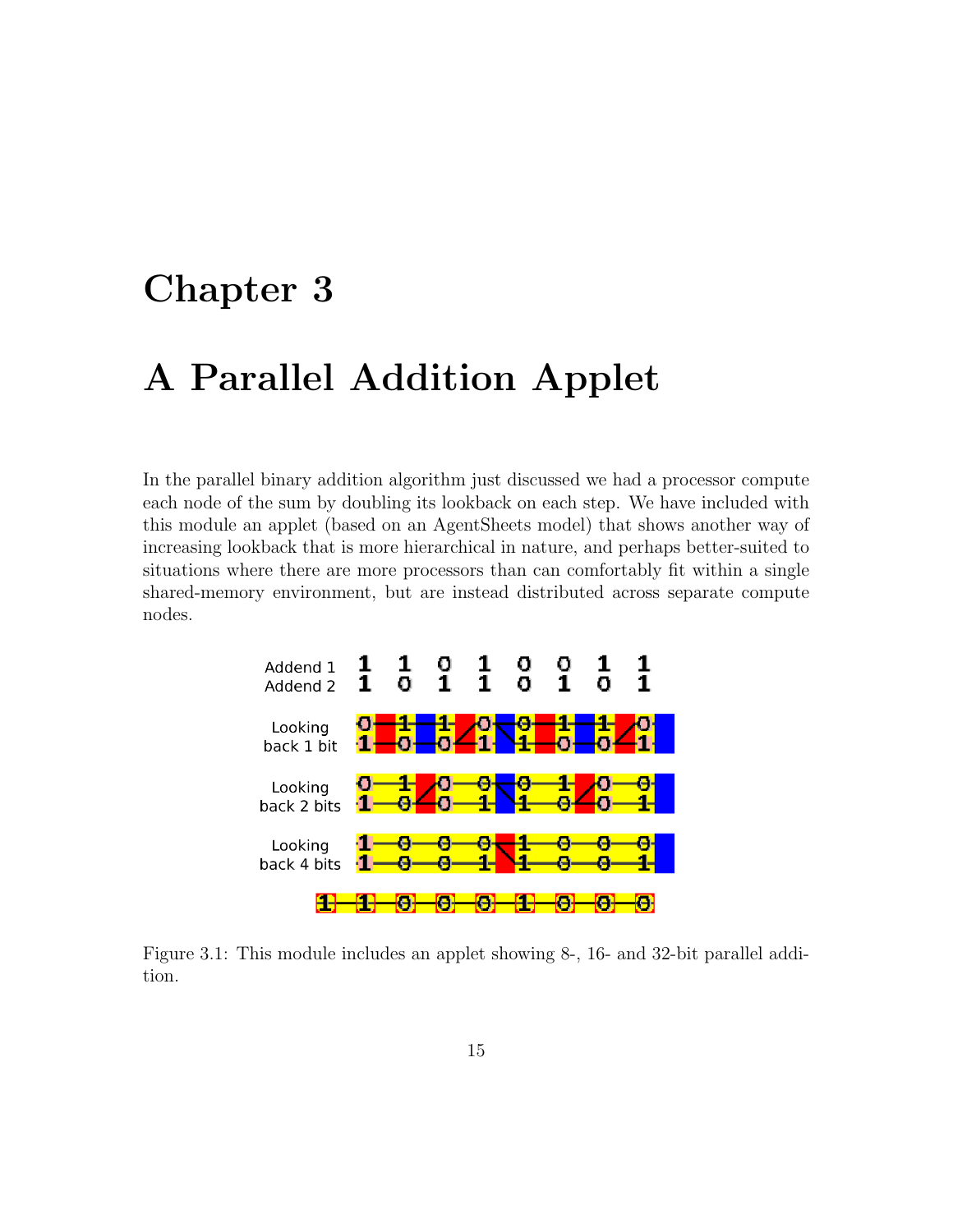We use the same data structure as that shown in Figure [2.2.](#page-7-1) The sum IfNoCarry and sumIfCarry bits are shown as 0s and 1s, but the carryIfNoCarry and carryIfCarry bits are not shown explicitly. Instead, we use shading and "wires" to depict whether there is a carry in each case. We use red shading behind each bit if that case produces a carry, and to the left of the bit pairs are "wires" that depict whether or not the processor would produce a carry in each case. Thus if a bit does not produce a carry, its wire would lead to the top row in the processor to its left, and if it does produce a carry, then its wire leads to the bottom row in the processor to its left.

Figure [3.1](#page-15-1) shows an eight-bit example. (The applet also has 16- and 32-bit examples, and lets you set your own bits, or random bits, to add.) The top two (uncolored) rows show the two addends. After the first step, the sum IfNoCarry and sum IfCarry bits for each processor are shown in the top yellow row (with blue and red dividers) with the carry bits shown as backgrounds as described above. Every processor is looking back distance one at this point.

As an interesting side note, we observe that at this point it is possible for the user to read off the sum visually, by following the wires starting at the top-right wire, and reading right-to-left. In fact, we have constant-time parallel addition at this point if the CPU has a "follow wire and write bits" instruction that runs in a single clock step.

Now to generate any row from the row above we apply the following rule: For each yellow block of processors that has a red border on its right, have each processor look back to the processor just across that red border, and update its own sum structure based on what it sees there in the carryIfNoCarry and carryIfCarry bits. The processors in a yellow block bordered on the right by a blue border do not update on that step. Thus on each step, only half the processors update their data structures, and within a yellow block, the processors are all looking back different distances. And the right-most yellow block contains the processors that know their values.

To get the answer for the addition, we continue until all processors are in the "rightmost yellow block" and then read off the top row of bits. We read the top row because the sum starts with no carry from any bits to the right of the addends. Only this top row is shown at the bottom of the applet.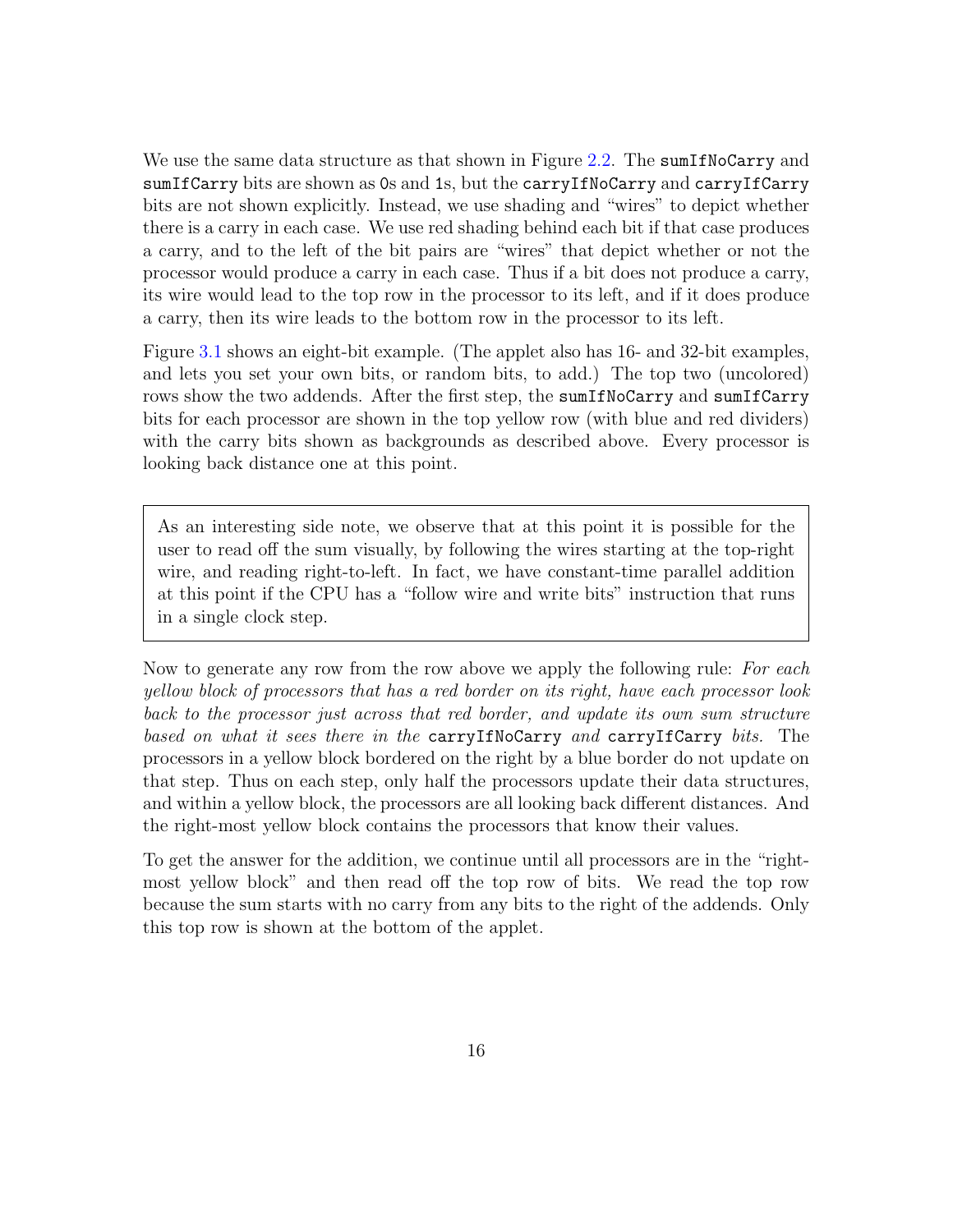### <span id="page-17-0"></span>Chapter 4

### Implementing in CUDA

We will use floats for all of our numbers in the CUDA implementation. These are 32-bit numbers, and are primitive data types on devices of all compute capabilities. doubles are native only on devices of compute capability 1.3 and higher, so we won't use them here. (See section F.1 in [\[5\]](#page-42-0) for more about compute capabilities and double-precision.)

#### <span id="page-17-1"></span>4.1 Can we Have a Million Processors?

As we mentioned earlier, we will plan and program as if we had one processor per term in the sequence. But if we want to generate a million terms, even CUDA falls short of having a million processors. Fortunately, we may think in terms of *threads* when we program in CUDA, and CUDA allows us to have  $2^{41}$  threads, theoretically speaking. These threads don't run all at the same time, and the blocks of threads must be able to run in any order — but otherwise we may program as if we had this many processors.

### <span id="page-17-2"></span>4.2 How Many Threads per Block?

On devices of compute capability 1.x there is 16kB of shared memory per block. Recall that "shared memory" is the fast (compared to global) memory that can be shared among the threads in a single block. Each of our threads needs 16 floats for its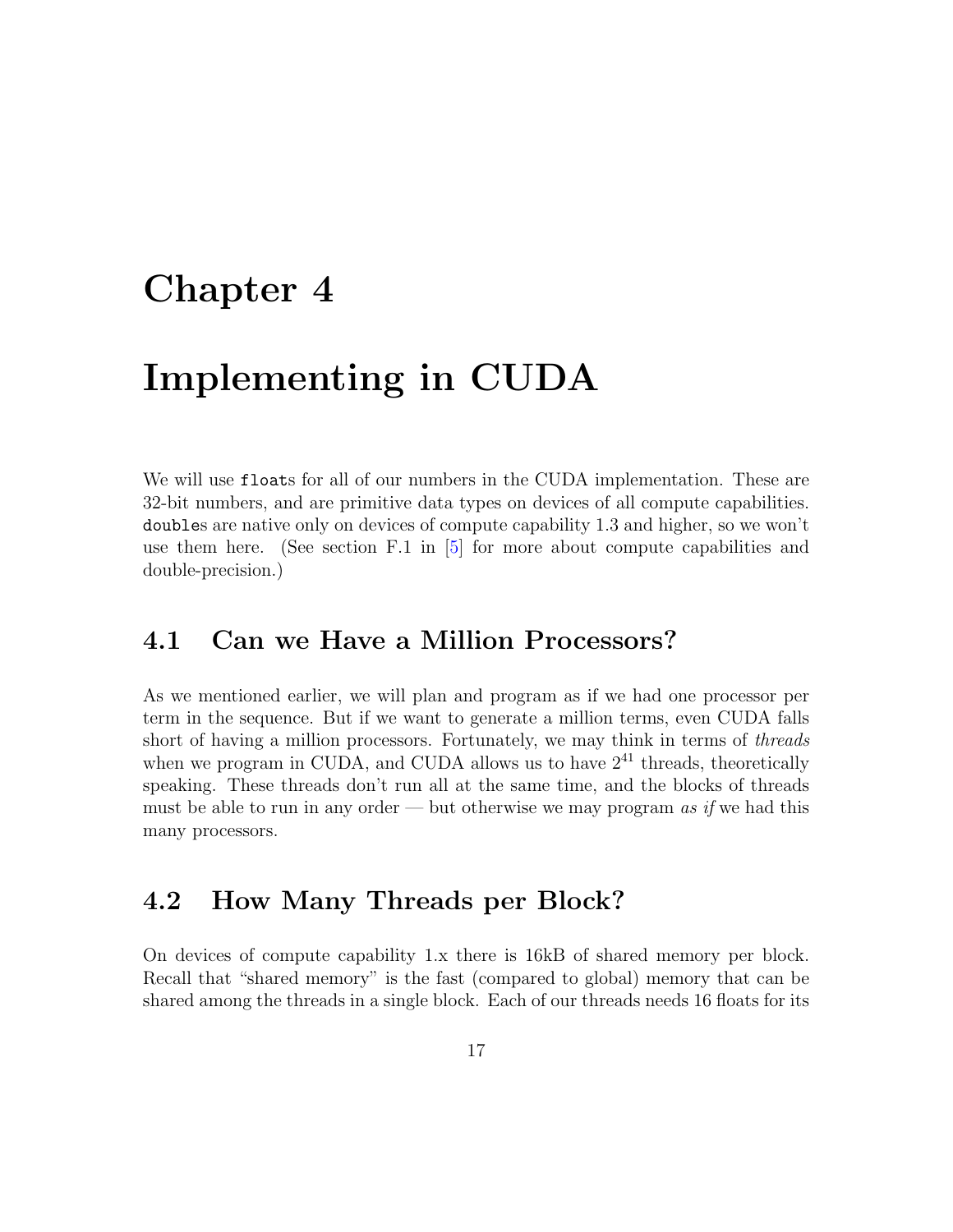```
> nvcc -Xptxas -v -DthreadsPerBlock=128 recursion.cu
ptxas info : Compiling entry function
             '_Z20copyHeadDataFromTempP4RuleS0_i' for 'sm_10'
ptxas info : Used 4 registers, 12+16 bytes smem,
             32 bytes cmem[0], 8 bytes cmem[1]
... ... ... ... ... ... ... ...
ptxas info : Compiling entry function
             '_Z15initializeRulesP4Rule' for 'sm_10'
ptxas info : Used 20 registers, 64+0 bytes lmem,
             8196+16 bytes smem, 32 bytes cmem[0], 16 bytes cmem[1]
```
<span id="page-18-0"></span>Figure 4.1: Compiling with the -Xptxas -v flags shows memory usage.

rule, which corresponds to 64 bytes.  $16kB/64 = 256$ . Thus each block may have at most 256 threads. (Note that "512" is imposed by CUDA as the maximum number of threads per block for any program running on devices of compute capability 1.x. It's "1024" for devices of compute capability 2.x. Again, see section F.1 in [\[5\]](#page-42-0).) Unfortunately, the system will also make use of some of our shared memory, as we'll see below, so we'll have to use fewer than 256 threads per block.

There is also a limit on the number of (32-bit) registers available. Devices of compute capability 1.0 and 1.1 have 8k per multiprocessor  $(= 32kB)$ , devices of compute capability 1.2 and 1.3 have 16k (=  $64kB$ ), and devices of compute capability 2.x have  $32k (= 128kB)$ . It is somewhat difficult to predict exact register usage, but it is possible to discover how the compiler has allocated registers, by compiling with the  $\mathsf{\sim}$  -Xptxas  $\mathsf{\sim}$  option. Figure [4.1](#page-18-0) shows the output from a compiling run of the program recursion.cu included with this module:

The program has five kernel functions (declared \_\_global\_\_ in the source). For brevity, the output for only two is shown in Figure [4.1.](#page-18-0) The output produced by these flags is not very well-documented, but what little there is can be found in The CUDA Compiler Driver NVCC [\[2\]](#page-42-6), page 28. The third "ptxas" line (split into two lines for the figure) shows the kernel function being compiled, initializeRules, and the next line shows memory usage. We see that each thread will use 20 registers, 64 bytes of local memory, 8196+16 bytes of shared memory, 32 bytes of programdeclared (\_\_constant\_\_) constant memory and 16 bytes of compiler-generated constant memory.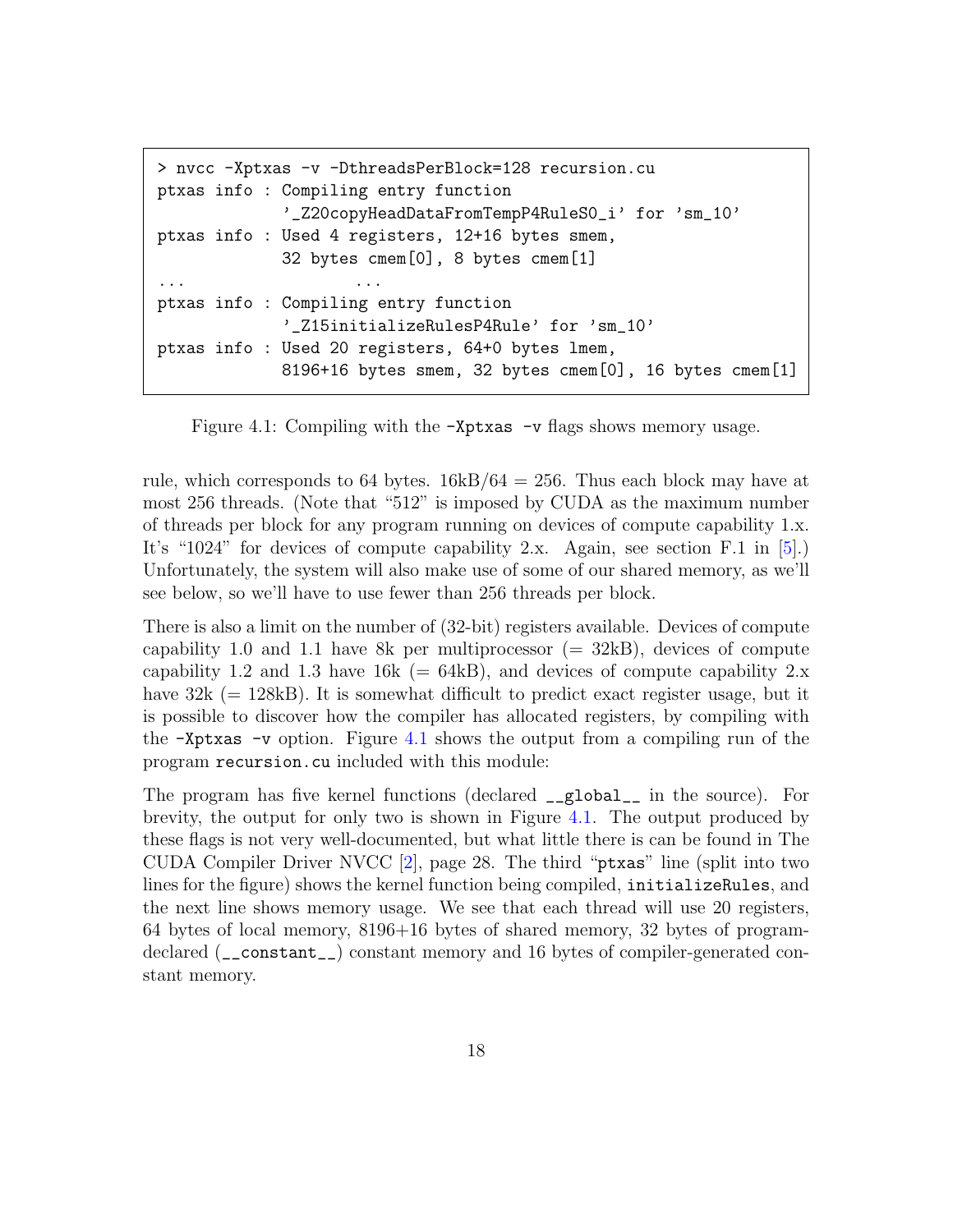Note on "smem" and "lmem": Some documentation and forum postings seem to suggest that "8196+16" means that the total amount of shared memory used is 8196 bytes, *of which* 16 bytes is used by the system. A fair bit of experimentation, though, leads me to believe that the amount of shared memory used is in fact the sum of those values, or 8212 bytes. This is supported by the " $12+16$ " value for shared memory usage in the first line ( $12 < 16$ , so the "12" can't include the "16") and by experiments where I allocated more and more shared memory, until I had exceeded the amount available, and got an error only and exactly when the sum of the two values exceeded the available amount.

We are interested in the register usage. Among the five kernel functions, initializeRules uses the greatest number of registers: 20. On a device of compute capability 1.1 (such as my old MacBook Pro) where there are 8192 registers available, we'd be able to run at most  $8192/20 = 409$  threads per block. This is well above the limit imposed by shared memory usage, so register usage won't be a factor here.

Let's look again at shared memory usage. We see that **initializeRules** used 8196+16 bytes of shared memory when we use 128 threads per block, as indicated by the commandline flag -DthreadsPerBlock=128. Each thread allocates its own  $4 \times 4$  array of floats, which uses 64 bytes. So we would expect to see  $128 \times 64 = 8192$ bytes used, plus another four bytes for the function parameter, which is a pointer. Indeed we do see 8196 bytes, plus another 16 that the system is using. In general we can see that with T threads per block, we'll use  $64T + 20$  bytes of shared memory. If we solve  $64T + 20 < 16384$  for T, we find that we may have up to 255 threads per block for devices of compute capability 1.x.

### <span id="page-19-0"></span>4.3 Dealing with Block Independence

Since we want to search through not hundreds, but hundreds of thousands of values of the recurrence, we will need to generate many blocks of threads. The most natural configuration for our grid would be a single row containing all the blocks we want to create. CUDA imposes a limit of 65536 on the dimensions of a grid. So if we wanted all of our threads to lie in a one-dimensional grid, we could have no more than 16,711,680 threads, with one sequence element per thread. Fewer if we use (for some reason) less threads per block.

We want blocks to do as much work as possible within their shared memory, and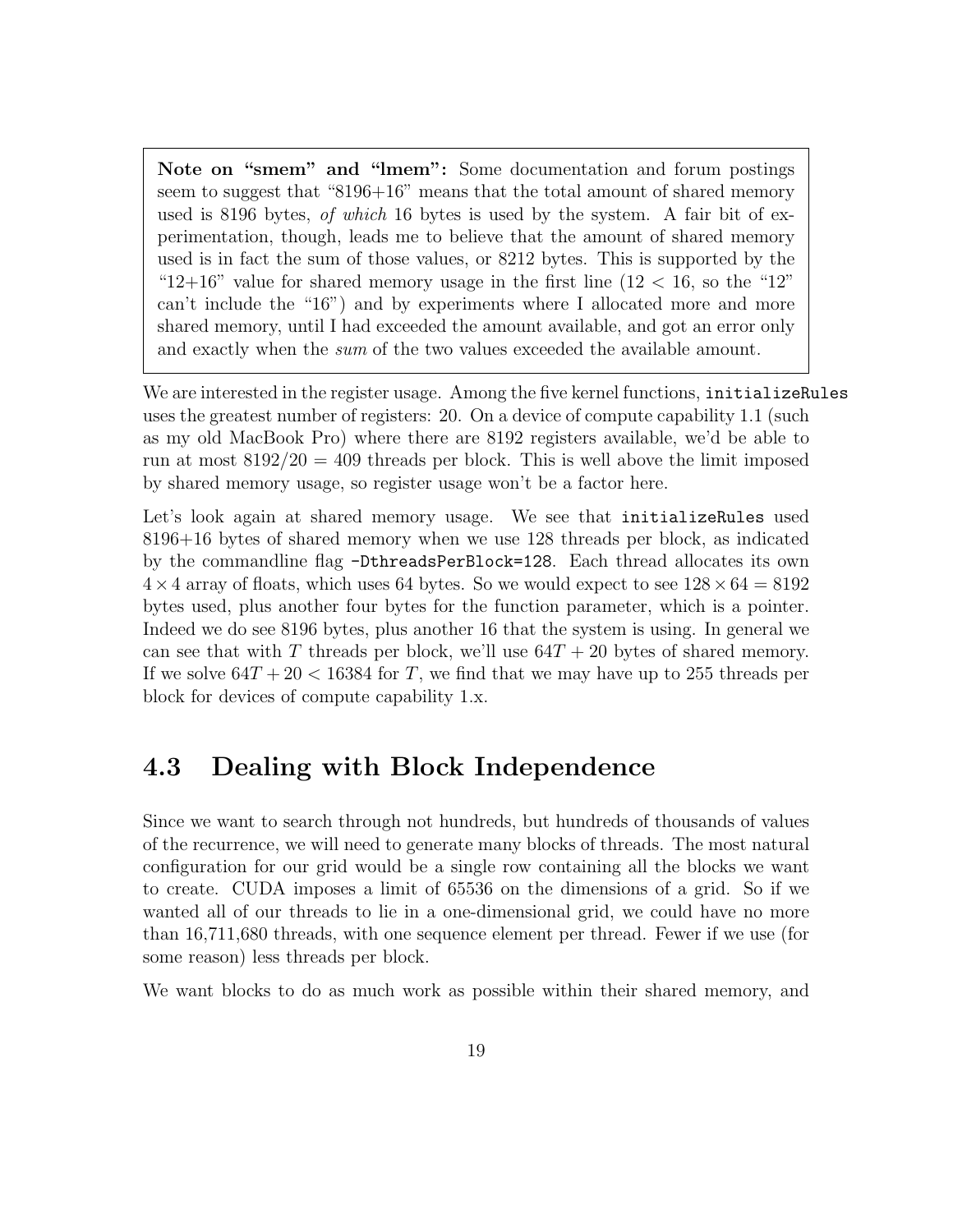we need to assure that the blocks of threads can be scheduled in any order without sacrificing correctness. Our strategy is to use a two-layered approach. In the lower layer we have all the threads within the blocks, and in the higher layer we have just the heads of the blocks, that is, the first thread in each block. We store the rules / values for each processor (thread) on the device in an array called devRules[]. Here is the outline of our implementation, with the relevant functions from recursion.cu:

- 1. Initialize the devRules[] array so that devRules[0] has a value, and all other entries have rules. (initializeRules)
- 2. Threads within a block compose their rules by doubling their lookback until every thread is looking back to the head thread in the block. Threads in the first block will all have values at this point. Threads in all the other blocks will have rules. (propagate)
- 3. The head threads of all blocks (except the first) compose their rules with the last thread of the previous block, so that the head of every block (except the first) is now looking back to the head of the previous block. (linkBlockHeads)
- 4. Now we have just the heads of the blocks double their lookbacks until every head has computed a value. (doubleHeadLookback, copyHeadDataFromTemp)
- 5. Within each block we propagate the value at the head thread to all the other threads in that block via lookback doubling. (propagateAllBlocks)

Steps 1, 2 and 3 are each called once. Step 4 is called  $ceil((log_2(number of blocks)))$ times, and step 5 is called once. At the end of step 5, every thread has computed its value, and the values are stored in the devRules[] array. In Step 1, each thread initializes itself independent of all the other threads, and Step 2 is a per-block process, with no inter-block dependence, so there is no need to worry about the order in which blocks are executed in those steps. Step 3 does have inter-block dependence, but the value that block i needs from block  $i-1$  doesn't change during the execution of Step 3, so again, there is no problem with the order in which blocks run. And Step 5, like Step 2, is a per-block process.

Step 4, however, could definitely cause trouble if we're not careful. For example, if the head from Block 8 completes all of its lookback-doubling before Block 4 computes its lookback, then Block 8 could be using an incorrect rule when it reads Block 4's rule. We achieve the needed synchronization by having a variable in main() called lookback which starts at 1, and doubles until it exceeds or equals the number of blocks. For each value of lookback, main() runs the doubleHeadLookback() kernel with lookback as a parameter. This kernel will com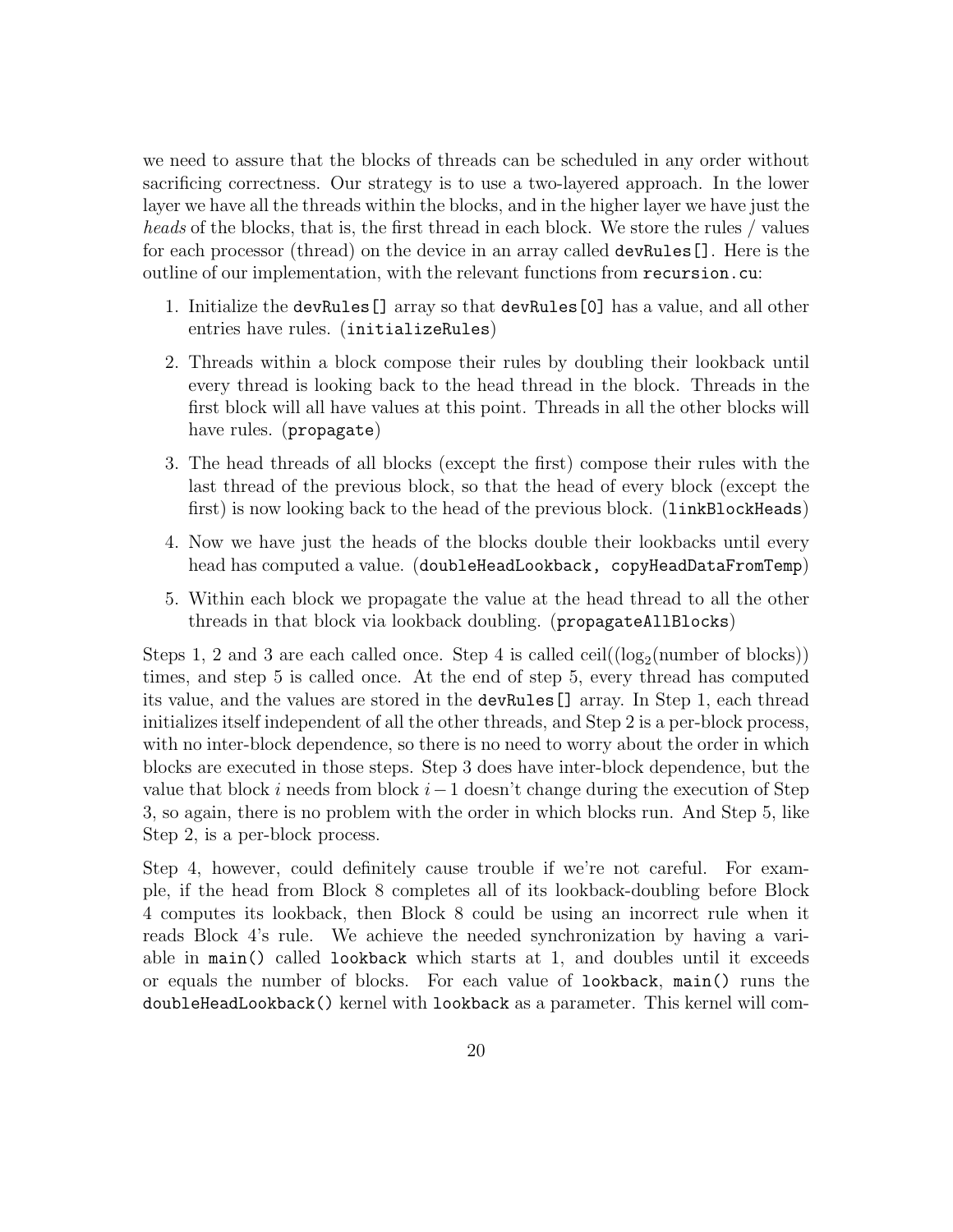plete before it is run again with the new value of lookback. In this way, after every run of the doubleHeadLookback() kernel, the head threads are all looking back the same, predictable distance as one another.

#### <span id="page-21-0"></span>4.4 Implementation Miscellany

All the code for this algorithm is contained in the file recursion.cu.

There are three \_\_device\_\_ functions. These are functions that run on the device, and which are called by a kernel or other device functions. The functions setValue() and updateRule() are fairly self-explanatory, and simply carry out the algorithm described in the text. The propagate method is a bit more interesting. It implements Step 2, and is called at the end of Step 1, in the initializeRules() function. Notice that this function declares a local, two-dimensional array tmp[4][4] used for storing temporary copies of the thread's rule[4][4]. If we stored these in shared memory, then we'd have to have fewer threads per block. Fortunately we have plenty of room in the registers, so we store them there by simply declaring the tmp array to be local to the thread.

The two kernel functions linkBlockHeads() and doubleHeadLookback() each run half the number of threads, and process half the number of rules, per block as the other kernel functions. This is seen in the statements: H = threadsPerBlock / 2, where H is the actual number of threads per block in those kernels. The reason is that in each case, we need in shared memory two copies of a Rule data structure for each thread.

Finally, we note that for maximum flexibility we have allowed for more than 65536 blocks of threads by not assuming that our blocks all comprise a single row of the grid. (For more on blocks and grids, see Chapter 2 of the CUDA C Programming Guide [\[5\]](#page-42-0)). We may thus have (theoretically)  $255 \times 65536 \times 65536$ , just over a trillion threads.

Finally, we note that the explorations given in this paper regarding the Fibonacci numbers actually run more *slowly* than the investigations would run on a single CPU with well-written code. This is because the computation we are performing on each Fibonacci number is very minimal, while the overhead of computing the value of each entry is significant, as it requires the multiplication of  $4 \times 4$  matrices, as well as the many reads and writes to and from global memory. For example, if we were to do something compute-intensive with each entry (more than simply compute it) then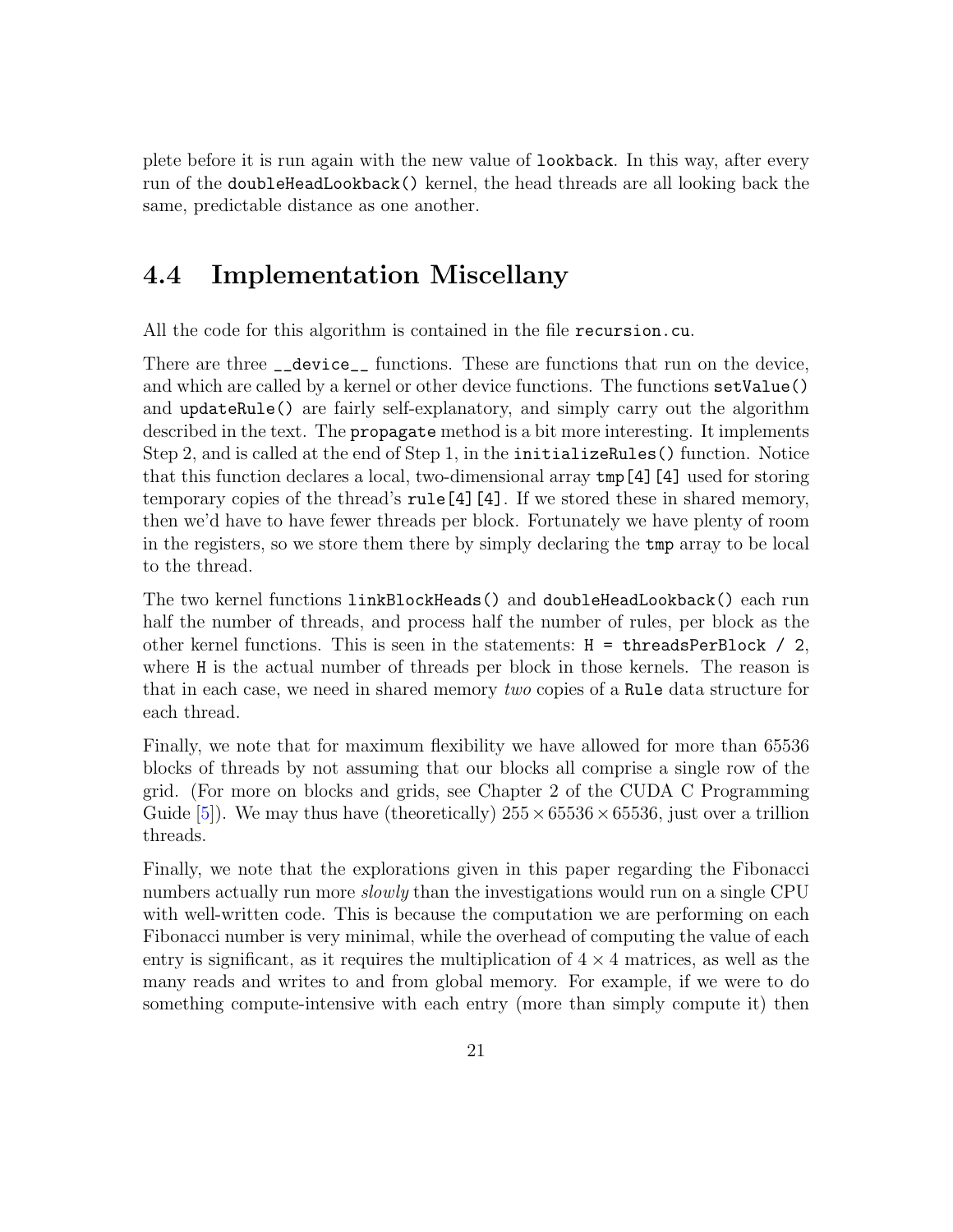the gains from parallelism would make the overhead time less significant. Also, as block size increases, the number of accesses needed to global memory will decrease proportionally; and as the number of CUDA cores increases, the running time for propagating head values to the blocks will decrease proportionally as well.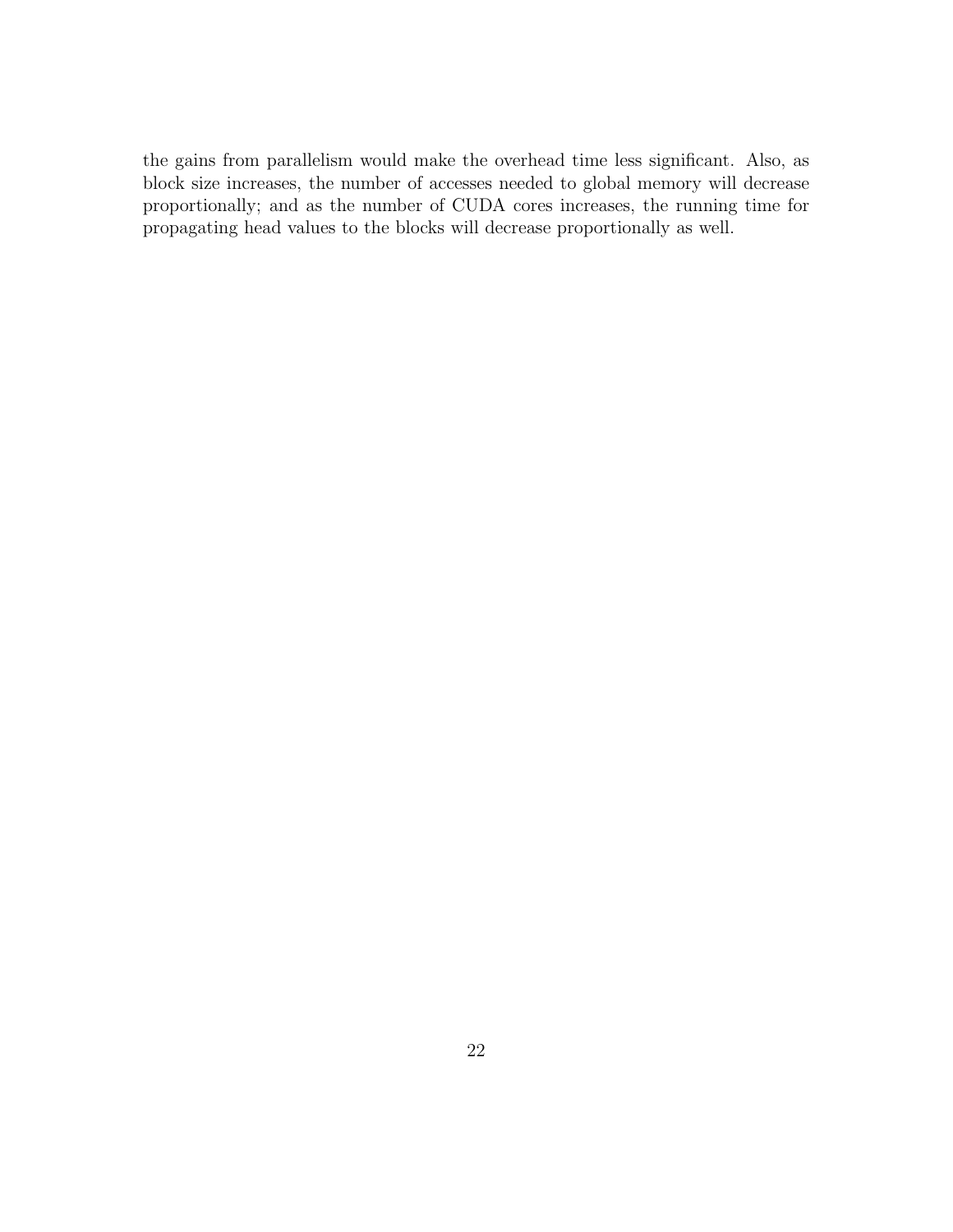### <span id="page-23-0"></span>Chapter 5

### Lab Explorations

- 1. Exercise. Suppose the threads in a kernel use 8 bytes of shared memory each, and the system requires 12 bytes per block of threads. If you are going to be running on a GeForce GTX 260, then what would be a good number of threads per block for this kernel? (See Appendices A and F of the Cuda C Programming Guide [\[5\]](#page-42-0).) Repeat the calculation if instead of 8 bytes per thread we need 48 bytes per thread.
- 2. Exercise. The program below is included with this module: exercise.cu. (Some non-essential lines have been deleted to make it fit on the page. The included file has everything needed to compile.) It can be compiled with nvcc exercise.cu and run with ./a.out. Before running the program, decide what the program does, and then check your answer by running it.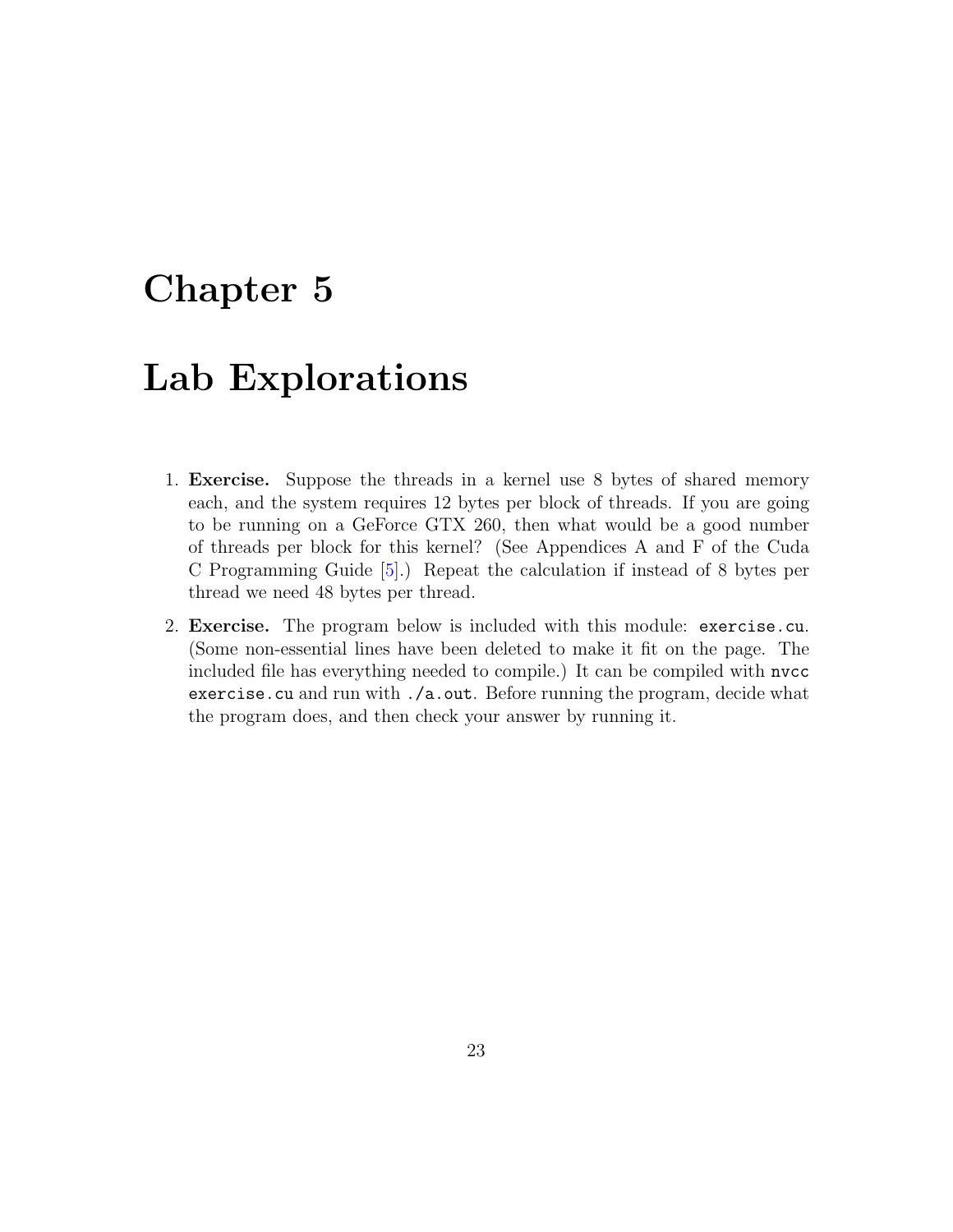```
typedef struct{
  int a[4][4];
} Matrix;
__global__ void compute(Matrix* mIn, Matrix* mOut){
  __shared__ Matrix m1;
 int row = threadIdx.x / 4;
 int col = threadIdx.x \% 4;
 m1.a[row][col] = (*mIn).a[row][col];int i; /* counter */
  int sum = 0;
  for(i = 0; i < 4; i++)sum += m1.a[row][i] * m1.a[i][col];(*mOut).a[row][col] = sum;}
int main(void){
 int i, j; /* counters */Matrix *m1, *m2;m1 = (Matrix*)malloc(sizeof(Matrix));
 for(i = 0; i < 4; i++)for(j = 0; j < 4; j++)(*m1).a[i][j] = random() % 10;Matrix *mDevIn, *mDevOut;
  cudaError_t err = cudaMalloc(&mDevIn, sizeof(Matrix));
  err = cudaMalloc(&mDevOut, sizeof(Matrix));
  err = cudaMemcpy(mDevIn, m1, sizeof(Matrix), cudaMemcpyHostToDevice);
  compute <<< 1, 16 >>> (mDevIn, mDevOut);
 m2 = (Matrix*)malloc(sizeof(Matrix));
  err = cudaMemcpy(m2, mDevOut, sizeof(Matrix), cudaMemcpyDeviceToHost);
}
```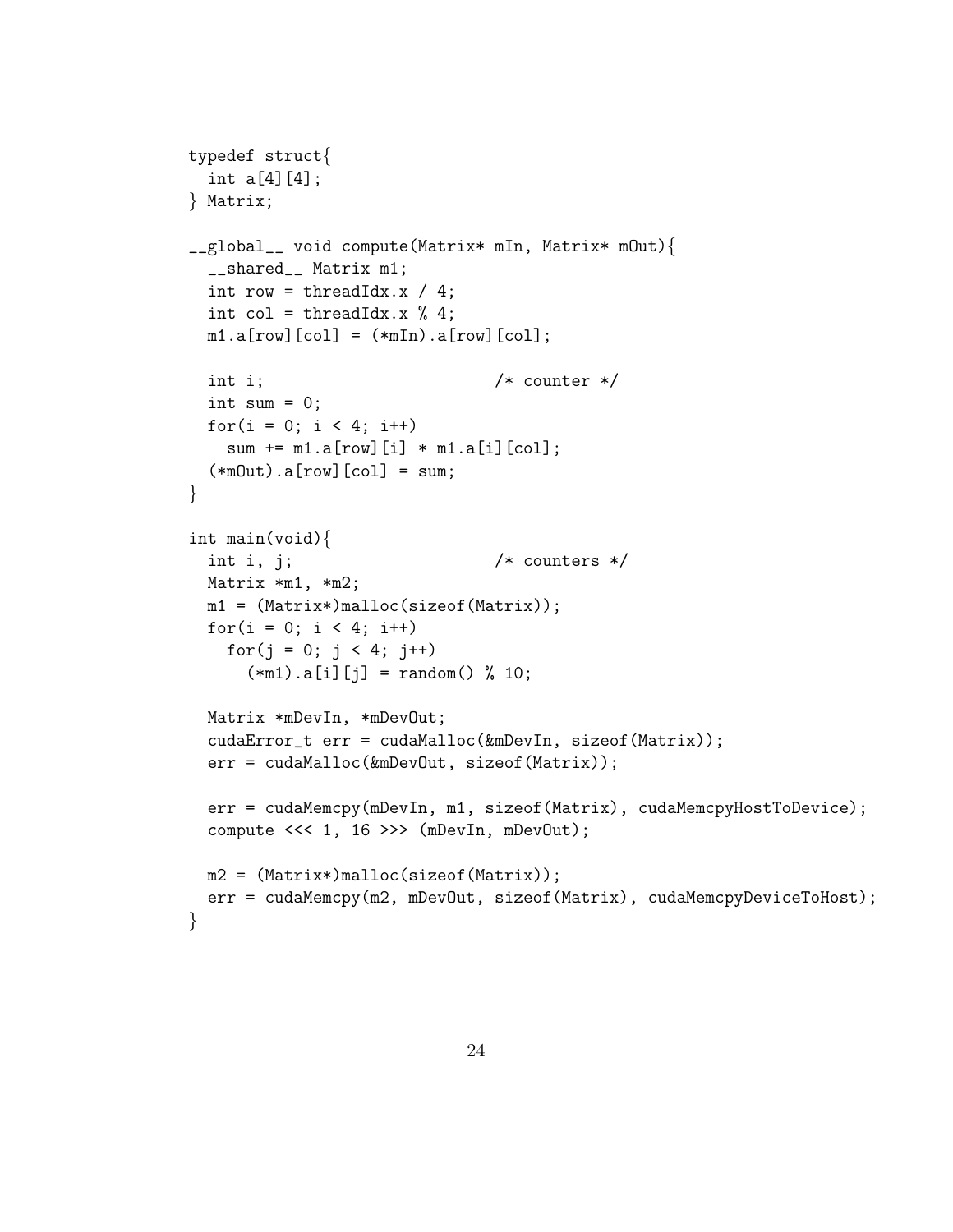3. The Euler-Mascheroni Constant. Let's do a quick warm-up. The sum  $1+1/2+1/3+1/4+1/5+\cdots+1/n$  is approximately equal to ln n, the natural log of n. As n gets large, the difference between the sum and  $\ln n$  approaches the Euler-Mascheroni constant  $\gamma$ , which is about 0.5772156649. We will use our recurrence to evaluate the sum, which we will then compare to the natural log.

Consider the file recursion.c. Lines 305-311 in main() set up the recurrence:

```
// Set up the initial values \{a[-2], a[-1], a[0], 1\}float myInit[] = \{1.0, 0.0, 0.0, 1.0\};
cudaMemcpyToSymbol(init, myInit, 4*sizeof(float));
// Set up the initial recursion \{c1, c2, c3, d\}float myRec[] = \{1.0, 0.0, 0.0, 1.0\};cudaMemcpyToSymbol(rec, myRec, 4*sizeof(float));
```
The initialization given above corresponds to the recurrence  $a_i = a_{i-1} + 1$ . This is saved in \_\_constant\_\_ memory, as indicated by cudaMemcpyToSymbol. Since about 8192 bytes of constant memory can be cached, all threads will have fast access to this recurrence. (See Section 5.3.2.4 of the Cuda C Programming Guide [\[5\]](#page-42-0) for more on constant memory.) The program as provided with this module has "rule[threadIdx.x].a[3][0] =  $(f$ loat)1.0/idx;" on line 147. This gives each thread its own value for "d" so that the recursion rule is  $a_i =$  $a_{i-1} + 1/i$ . (Note that if the recursion depends on i, then we must allow each thread to build its own rule, using its own index. This takes place in the initializeRules() kernel function.) Compile the program recursion.cu as follows:

```
nvcc -o recur -DNUMELTS=1000 -DthreadsPerBlock=255 recursion.cu
```
(The -D options #define the number of elements to inspect (NUMELTS) to be a thousand, and to use 255 threads per block.) Then type ./recur to run the program.

You should see a printout of the first 1000 partial sums: 0, 1, 1.5, 1.83333, 2.083333, .... The last value is  $1 + 1/2 + 1/3 + \cdots + 1/999$  which should be about ln 999. Compare this with the actual value of ln 999 to get our first estimate of the Euler-Mascheroni constant. Experiment by re-compiling with more elements, and seeing how far you can push this approximation. Note that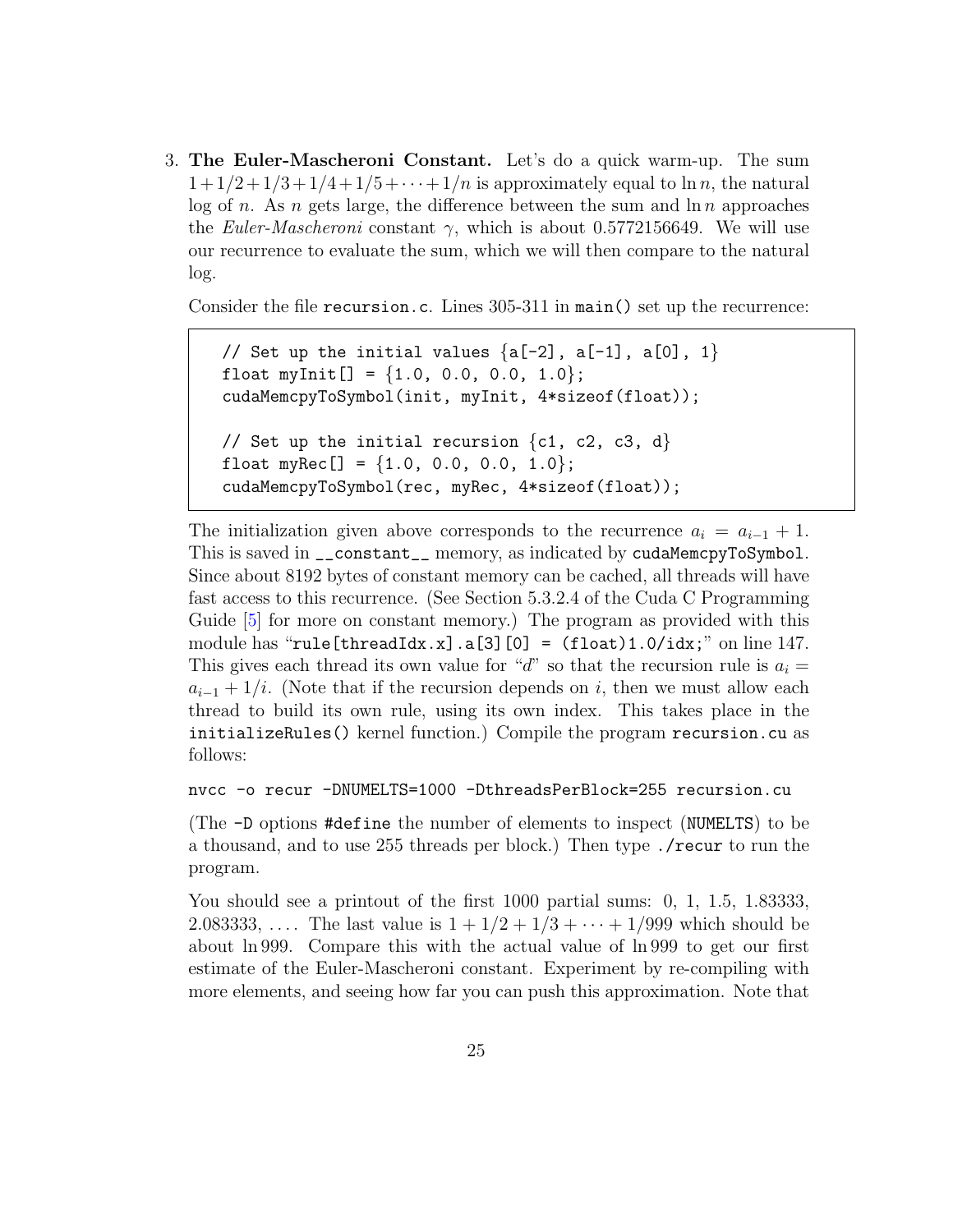you may want to modify the printout() function to reduce output.

- 4. Compiling with Doubles. In a real scientific application where more precision was needed than 32-bit floats could provide, doubles (64 bits) or perhaps arbitrary precision numbers would be used. Unfortunately, devices of compute capability 1.2 or lower do not support native doubles. Included with this module is a file recursionDouble.cu which, if compiled with the -arch=sm\_13 flag (see Section 3.1.3 of the CUDA C Programming Guide) will use doubles instead of floats (but only on devices of compute capability at least 1.3) to compute the Euler-Mascheroni constant.
	- (a) How many threads per block are you able to have now?
	- (b) If you run the code, do the partial sums look any more accurate when doubles are used than when floats are used?
	- (c) One thing often overlooked is the error that creeps in whenever we use computers to do arithmetic on real numbers, such as  $1/3$  or  $\pi$ . Replace line 147 of recursionDouble.cu to read

rule[threadIdx.x].a[3][0] = abs(1-((double)1.0/idx)\*idx);

All of these values are "mathematically" equal to 0, but if we add them all up (as we added  $1/i$  in the previous problem) you can see how the error accumulates. Compile recursionDouble.cu without the -arch=sm\_13 flag to force it to use floats, and see how large the error is when adding 1000 elements.

- (d) How would you expect things to turn out if we used doubles instead of floats? Repeat the exercise with recursionDouble.cu, compiled with the -arch=sm\_13 flag, to see if your intuition is correct. (Of course, this assumes that you have a device of compute capability at least 1.3 on which to try this.)
- (e) Finally, repeat Problem 1 using recursionDouble.cu. Do you notice any difference in your approximations of  $\gamma$ ?
- 5. Integer Exploration. If we tried to compute the Fibonacci numbers with floats, or even doubles, we would not be able to get very far. Computation with doubles fails to get the exact value before even the 100th term, and a double can't even hold the 1500th term because it exceeds the maximum size of a double.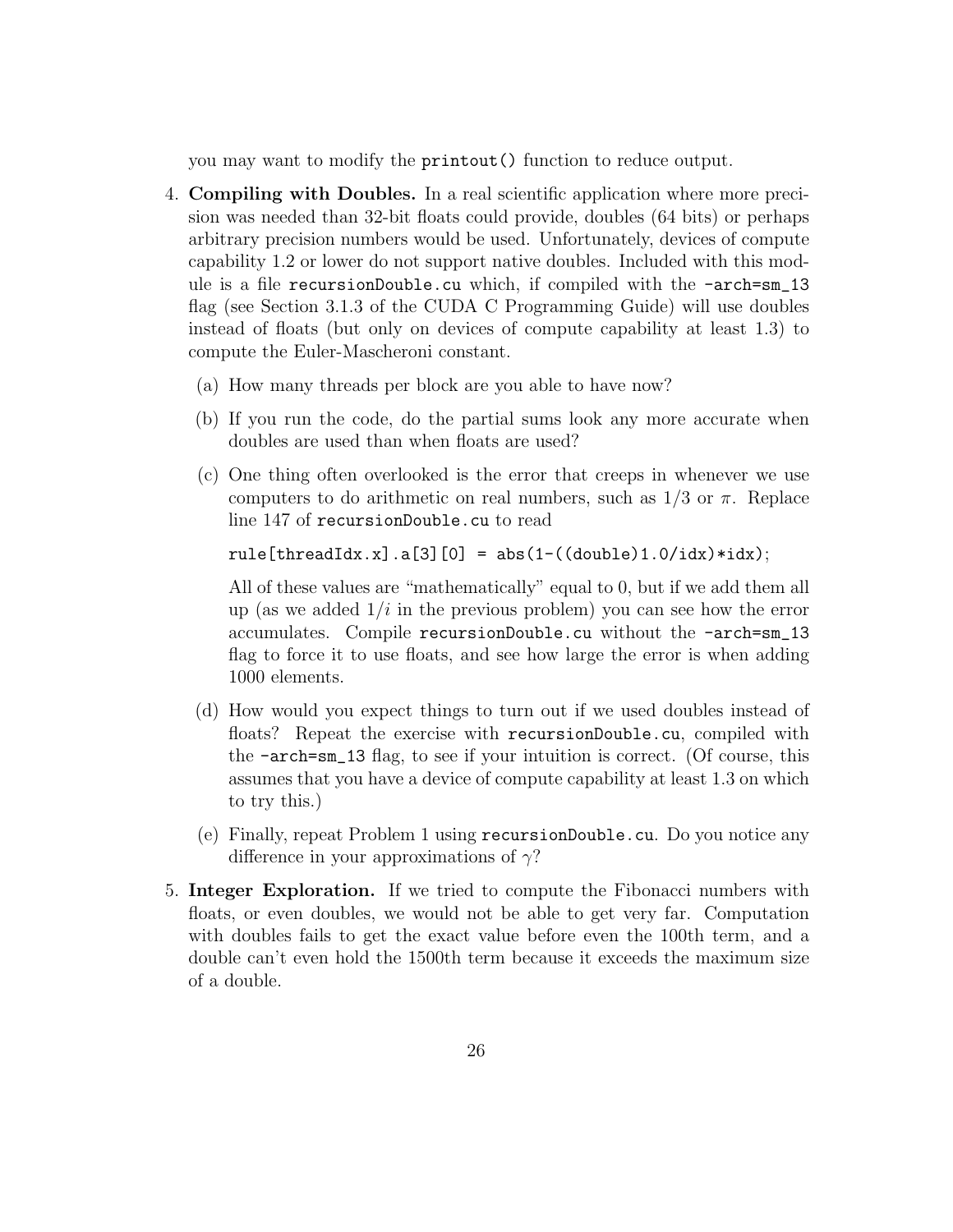The program recursionInt.cu uses ints instead of floats or doubles, and makes use of a MOD macro which can be defined at compile time. The program will then compute all values modulo MOD, which no value will ever exceed. Modular arithmetic is such that if we are computing only sums and products, then we may reduce modulo MOD as often as we wish during our computation, and our end result will be the same. This conveniently allows us not to have to otherwise modify our algorithm. If we compile the program to run mod 7:

```
nvcc -DMOD=7 -DNUMELTS=100 -o recurInt recursionInt.cu
```
then we can see the first 100 terms of the Fibonacci sequence mod 7. The sequence begins:  $0, 1, 1, 2, 3, 5, 1, 6, 0, 6, 6, 5, 4, 2, 6, 1, 0, 1, 1, 2, 3, \ldots$ Notice that it repeats after the first 16 terms, so that the sequence will be periodic with period 16.

- (a) After the while loop in main has ended, all of the threads have computed their values, and they are sitting in global memory, in an array of Rule structures pointed to by devRules. Write a new kernel (\_\_global\_\_) function that can be called at this point that will inspect these values and find the period. This can always be determined by finding the first re-ocurrence of the consecutive values "0, 1".
- (b) As part of the preceding problem, you need to devise a way to get a value (the period) off of the device. How did you solve this problem?
- (c) Another problem is that you may have many blocks all trying to shove an answer into the same location in memory, if they have discovered an occurrence of "0, 1" in the devRules array. But only the first occurrence should be returned. How did you solve this problem?
- (d) The period of the Fibonacci numbers mod 49 is 112. It seems that for all primes p, the period of the Fibonacci numbers mod  $p^2$  is strictly greater than the period mod p. Nobody knows if this is the case for all primes, though. Check it out for some primes on your own, and see if you can find a counter-example. If you do, make sure you show a number theorist at your school, because everyone's wondering if there is such a counterexample.
- (e) Try some experiments with a modified Fibonacci recurrence, such as  $a_i =$  $a_{i-1} + a_{i-2} + 1$ . What is the period of this sequence mod p for the primes under 50?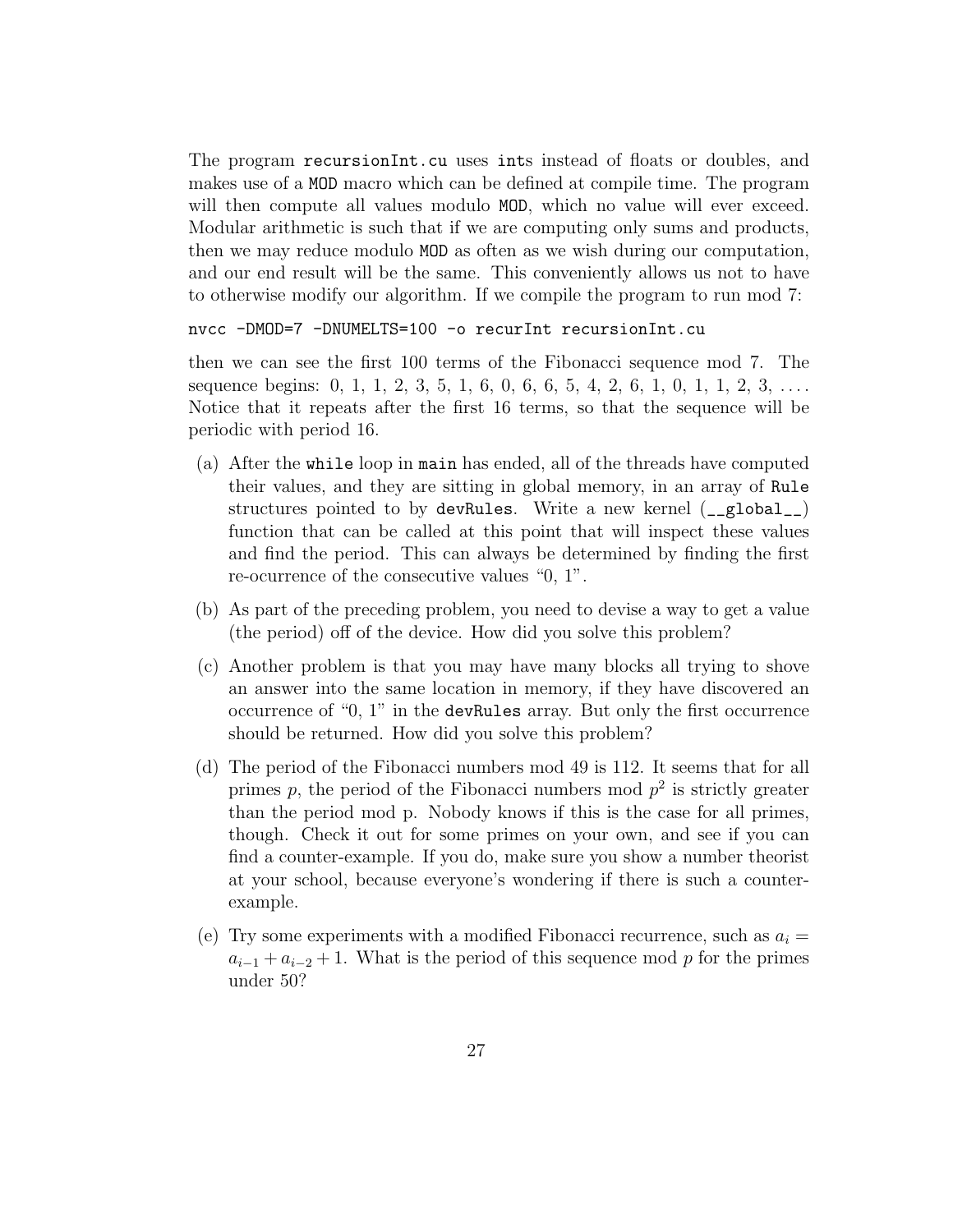- (f) Finally, answer the same question for the recurrence  $a_i = a_{i-1} + a_{i-2}$ , where  $a_0 = 1$  and  $a_1 = 1$ . Is anything periodic here?
- 6. Binary Addition. Implement in CUDA the algorithm for binary addition of numbers with millions of bits. Even on a device with only 256 megabytes of global memory you can store two addends and a sum, each with 670 million bits, with room left over. Have each thread (processor) be responsible for one unsigned int (32 or 64 bits) worth of data. This will allow you to compute in a single instruction the sum of all the bits in the unsigned int at once, taking care of all the carries internally, and producing one carry.
- 7. A Tree-Full of Heads. The implementation presented here starts with many blocks of threads, each with a rule for updating from the thread adjacent to it, and at some point has linked all of their heads. At this point we may copy those heads to a separate part of global memory, so that each head has a rule for updating from the head adjacent to it. If these all lie in a single block of threads, then we can use propagate, as opposed to many calls to doubleHeadLookback, to give a value to all heads. If those heads comprised several blocks, then we can recursively iterate the process, taking the heads of those blocks, linking them, copying them to another part of global memory, etc..., iterating until all the heads lie in a single block, at which point we propagate the values in that one block. The original steps, and this modification, are shown below: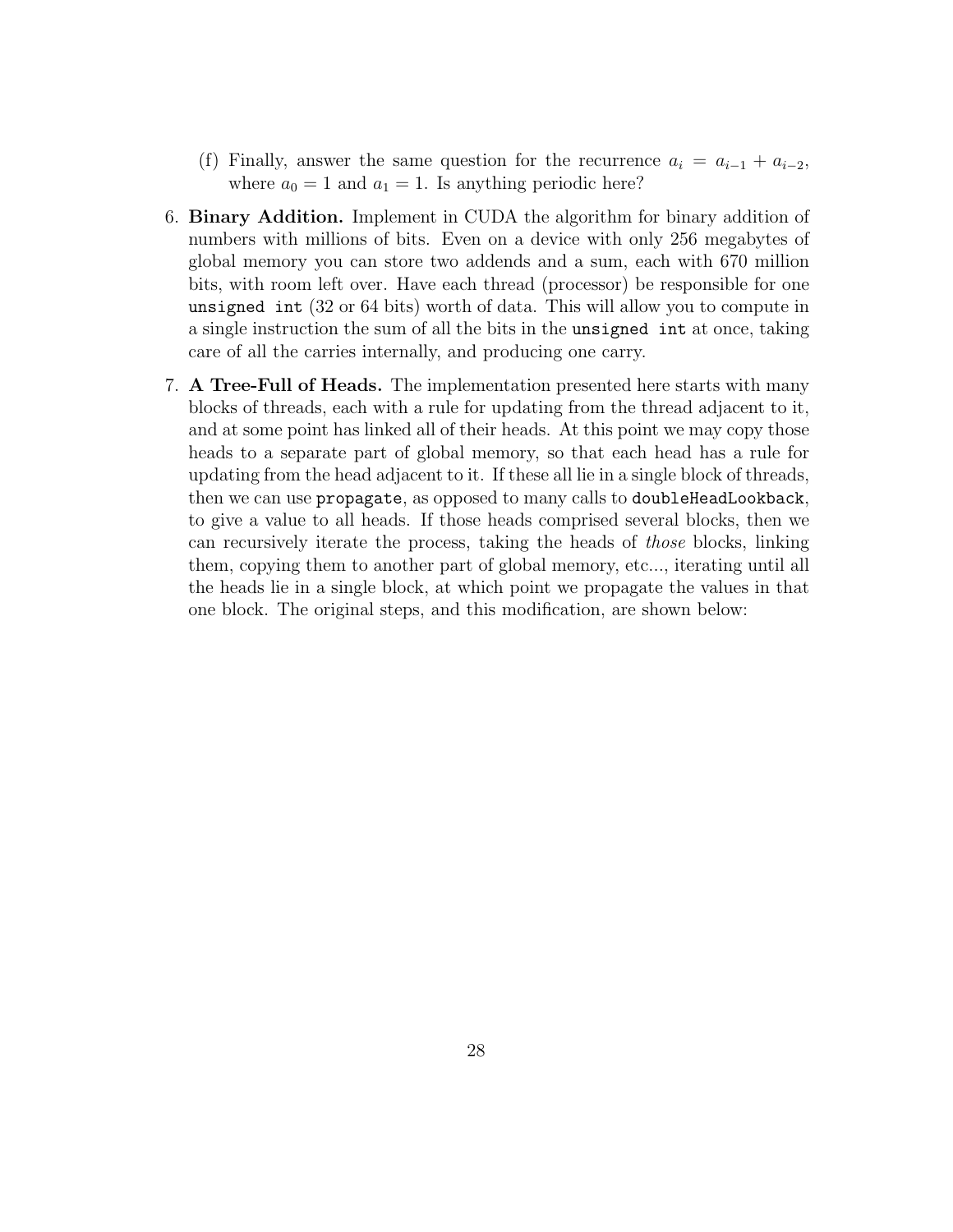#### Original Algorithm

- (a) Processor (thread) 0 gets a value. All others get rules looking back one thread.
- (b) Threads within a block all build rules that look back to the head of the block. Those in Block 0 get values.
- (c) Every head builds a rule looking back at the previous head.
- (d) Head threads double their lookback until they all get values from the head of Block 0.
- (e) Threads within a block all get their values from the head of their block.

#### Modified Algorithm

- (a) Processor (thread) 0 gets a value. All others get rules looking back one thread.
- (b) If the threads all fit into one block, propagate the value at the head to the rest of the threads
- (c) If they don't fit into one block, have each head build a rule looking back to the previous head, fill new blocks with just the heads, and solve this problem by recursively going back to step 1.
- (d) When we exit a recursive call, have the head of each block propagate its value to the block that it was originally from. Threads per block should be a multiple of warp size to avoid wasting computation on under-populated warps and to facilitate coalescing.

Code this modified algorithm, then run tests to see if there is any difference in performance compared to the original algorithm.

8. CUDA Global Memory. On page 48 of the CUDA C Best Practices Guide [\[4\]](#page-42-7) we read, "Threads per block should be a multiple of warp size  $[warp]$  size = 32] to avoid wasting computation on under-populated warps and to facilitate coalescing." So we do a bit of experimentation. Figure [5.1](#page-30-0) shows the running times for recur computing on a million elements. On the horizontal axis we vary the number of threads per block, from 32 to 255, and the vertical axis shows running time in seconds. It seems that the *worst* running times occur when the number of threads per block is a multiple of 32. Some investigation reveals that the culprit is the kernel function copyHeadDataFromTemp. Look over section 3.2.1 of the CUDA C Best Practices Guide to see if non-coalesced memory accesses are the cause. And look over Section 3.2.2 of the CUDA C Best Practices Guide to decide if memory bank conflict could be the culprit. It may be both, one or neither.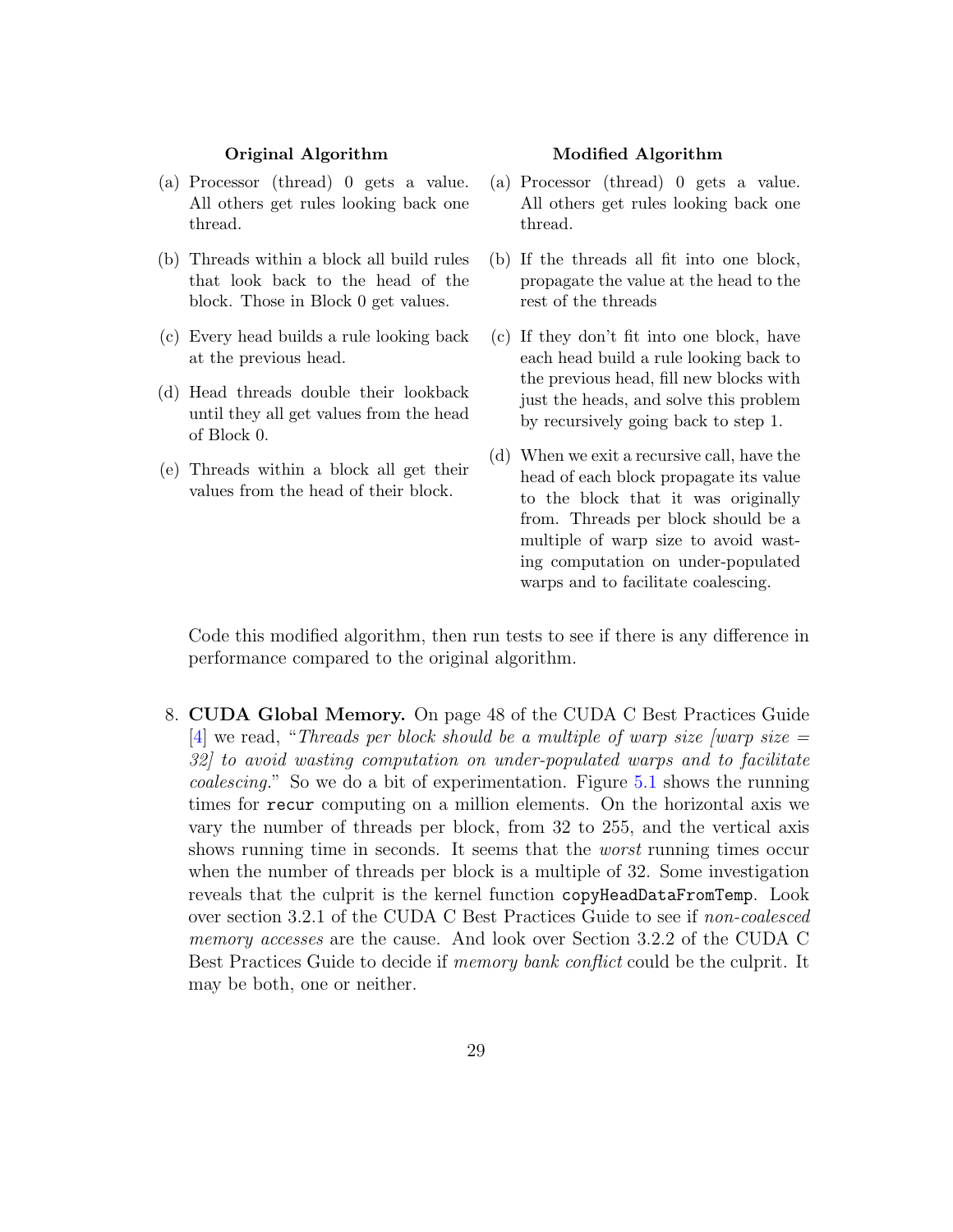

<span id="page-30-0"></span>Figure 5.1: Run times in seconds vs. number of threads per block.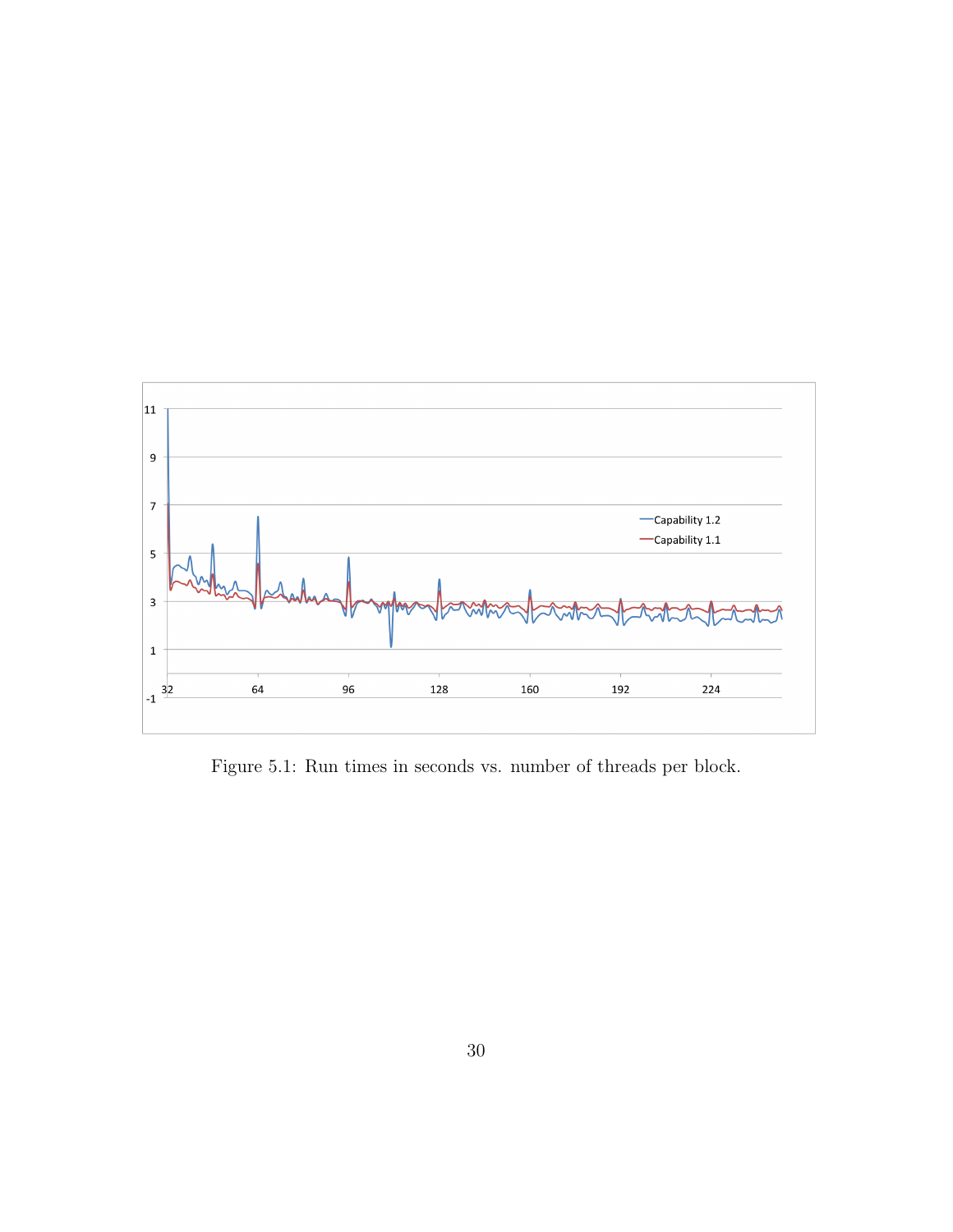# <span id="page-31-0"></span>Chapter 6

### The Code

### <span id="page-31-1"></span>6.1 Head Matter

```
#include <stdio.h>
#include <cuda.h>
#include <math.h>
#include <stdint.h>
typedef struct{
  float a[4][4];
} Rule;
#ifndef threadsPerBlock
#define threadsPerBlock 128
#endif
#ifndef NUMELTS
#define NUMELTS 5000
#endif
/*
 * This array defines the recursion rule.
 * a_n = \text{rec}[0]*a_{n-1} + \text{rec}[1]*a_{n-2} + \text{rec}[2]*a_{n-3} + \text{rec}[3]*/
__constant__ float rec[4];
```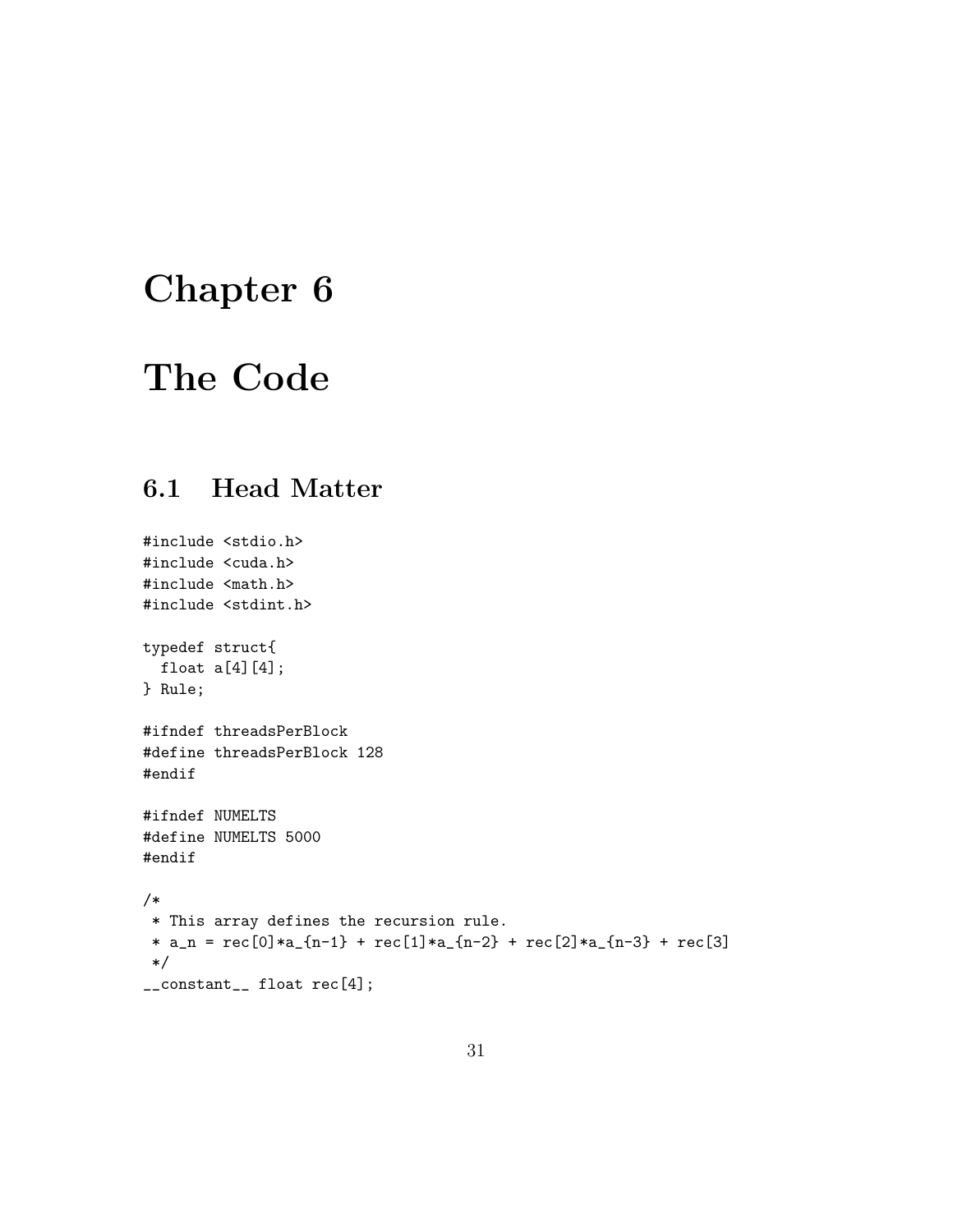```
/*
 * This array defines the initial values
 * a[i] = init[i] for 0 <= i <= 3
 */
__constant__ float init[4];
```
### <span id="page-32-0"></span>6.2 Device Functions

```
/****************************************
* replaces the rule "here" with the product of the
* rules (4x4 matrices) found "here" and "there".
 * The "there" matrix is not changed
 *
* Note that the caller needs to make sure there is no
 * unwanted dependency upon the order in which the blocks
* of the grid call this function.
 ****************************************/
__device__ void updateRule(Rule* rule, int here, int there){
 float tmp[4][4];if(there >= 0){
   for(int i = 0; i < 4; i++)for(int j = 0; j < 4; j++){
tmp[i][j] = 0;for(int k = 0; k < 4; k++)tmp[i][j] += rule[there].a[i][k] * rule[here].a[k]}
 }
 // Write from registers back to shared memory
 for(int i = 0; i < 4; i++)for(int j = 0; j < 4; j++)rule[here].a[i][j] = tmp[i][j];}
```

```
/******************************************
 * Replaces the "here" rule with a "here" value
 * instead. A "value" is just a row, the first row,
```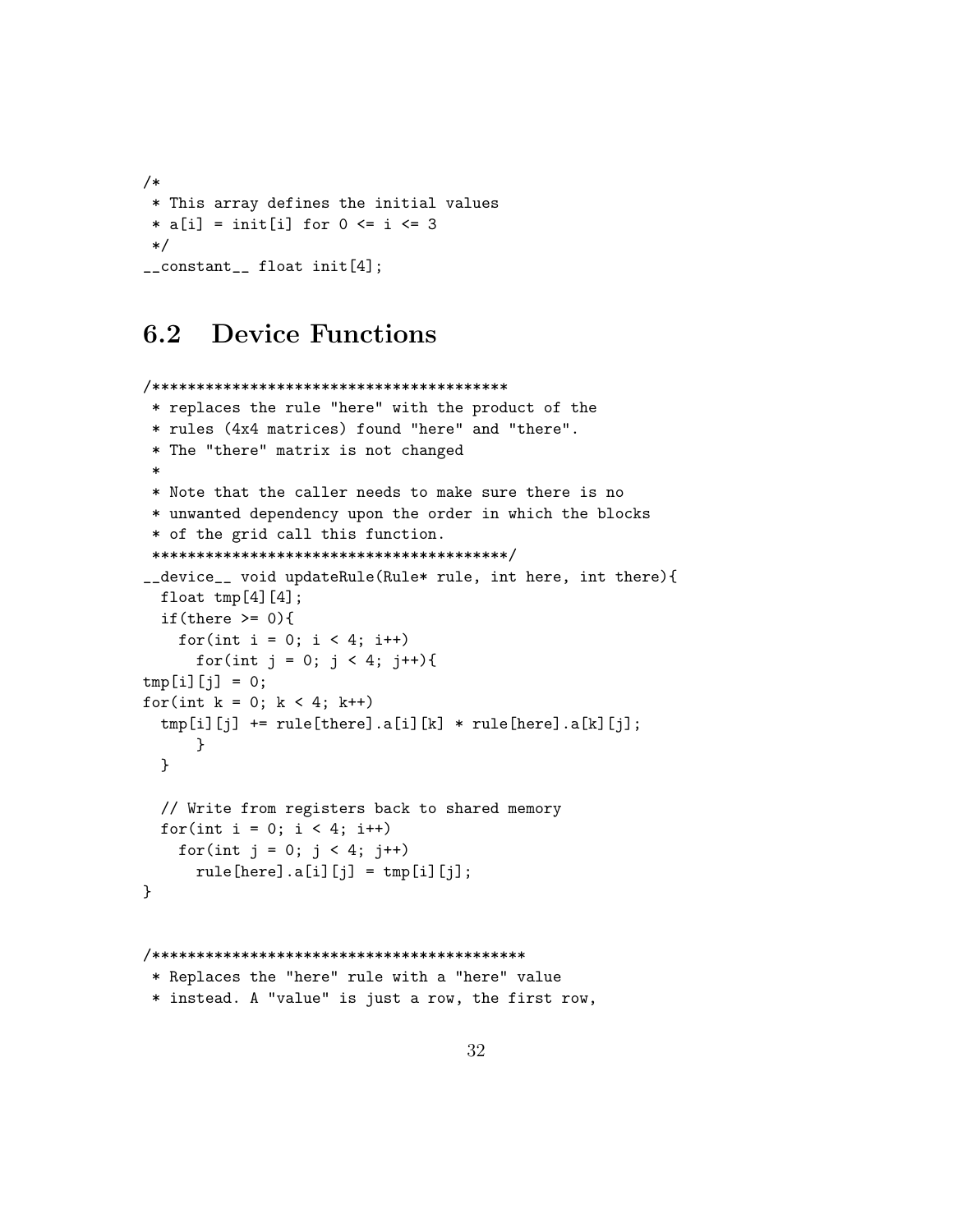```
* holding the value of a_n, a_{n-1}, a_{n-2} and a_{n-3}* for the rule at index n.
 *****************************************/
__device__ void setValue(Rule* rule, int here, int there){
  int i, k;
 for(i = 0; i < 4; i++){
   float sum = 0;
   for(k = 0; k < 4; k++){
      sum += rule[here].a[i][k] * rule[there].a[k][0];
   }
   rule[here].a[i][0] = sum;}
}
/*************************************************
 * This routine propagates the rule or value at the
 * head to rules or values, resp., at the other
 * threads in the block
 ************************************************/
__device__ void propagate(Rule* rule){
 float tmp[4][4];int lookback = 1;
 while(lookback < threadsPerBlock){
    if(threadIdx.x < lookback + 1)
     return;
   int here = threadIdx.x;
    int there = here - lookback;
   if(here \leq 0)
     here = 0;
   for(int i = 0; i < 4; i++)for(int j = 0; j < 4; j++){
tmp[i][i] = 0;for(int k = 0; k < 4; k++)
  tmp[i][j] += rule[there].a[i][k] * rule[here].a[k]}
   syncthreads();
   if(threadIdx.x >= lookback)
```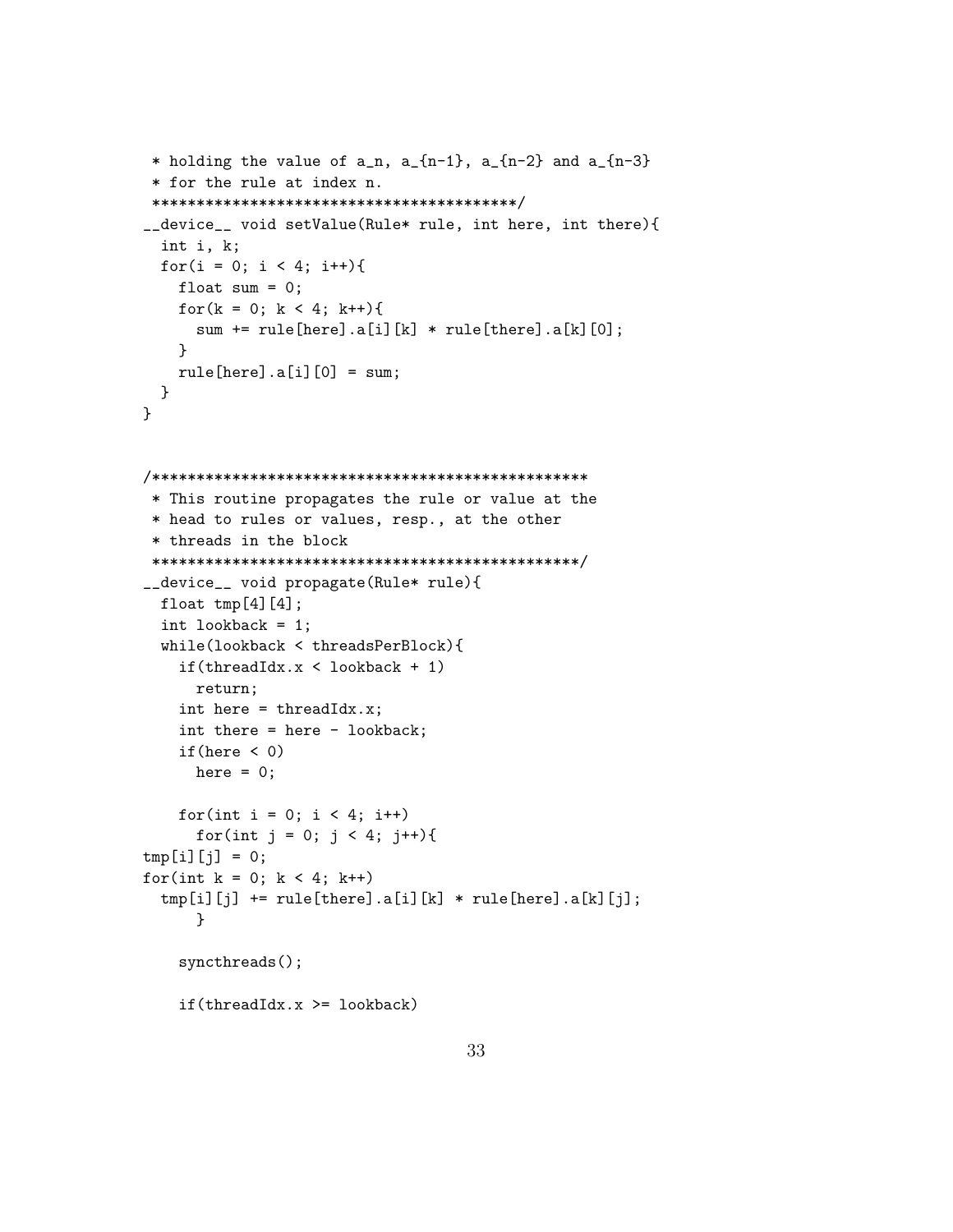```
for(int i = 0; i < 4; i++)for(int j = 0; j < 4; j++)rule[here].a[i][j] = tmp[i][j];lookback = lookback << 1;
 }
}
```
### <span id="page-34-0"></span>6.3 Kernel Functions

```
/************************************************
 * Kernel - Initialize rules
 *
* Fills the section of memory pointed to by devRules
 * with values. So that the nth devRule contains
 * a_n, a_{n-1}, a_{n-2} and a_{n-3}************************************************/
__global__ void initializeRules(Rule* devRules){
 // set up some variables
 int idx = (gridDim.x * blockIdx.y + blockIdx.x) * blockDim.x
            + threadIdx.x;
  if(idx >= NUMELTS)
   return;
  __shared__ Rule rule[threadsPerBlock];
 // Initialize the value of the very first element
 if(idx == 0)for(int i = 0; i < 3; i++){
     rule[idx].a[0][2-i] = init[i];for(int j = 1; j < 4; j++)rule[idx].a[j][i] = 0;}
   rule[idx].a[0][3] = init[3];for(int j = 1; j < 4; j++)rule[idx].a[j][3] = 0;
 }
  // Initialize the rules for the rest of the elements
  else{
```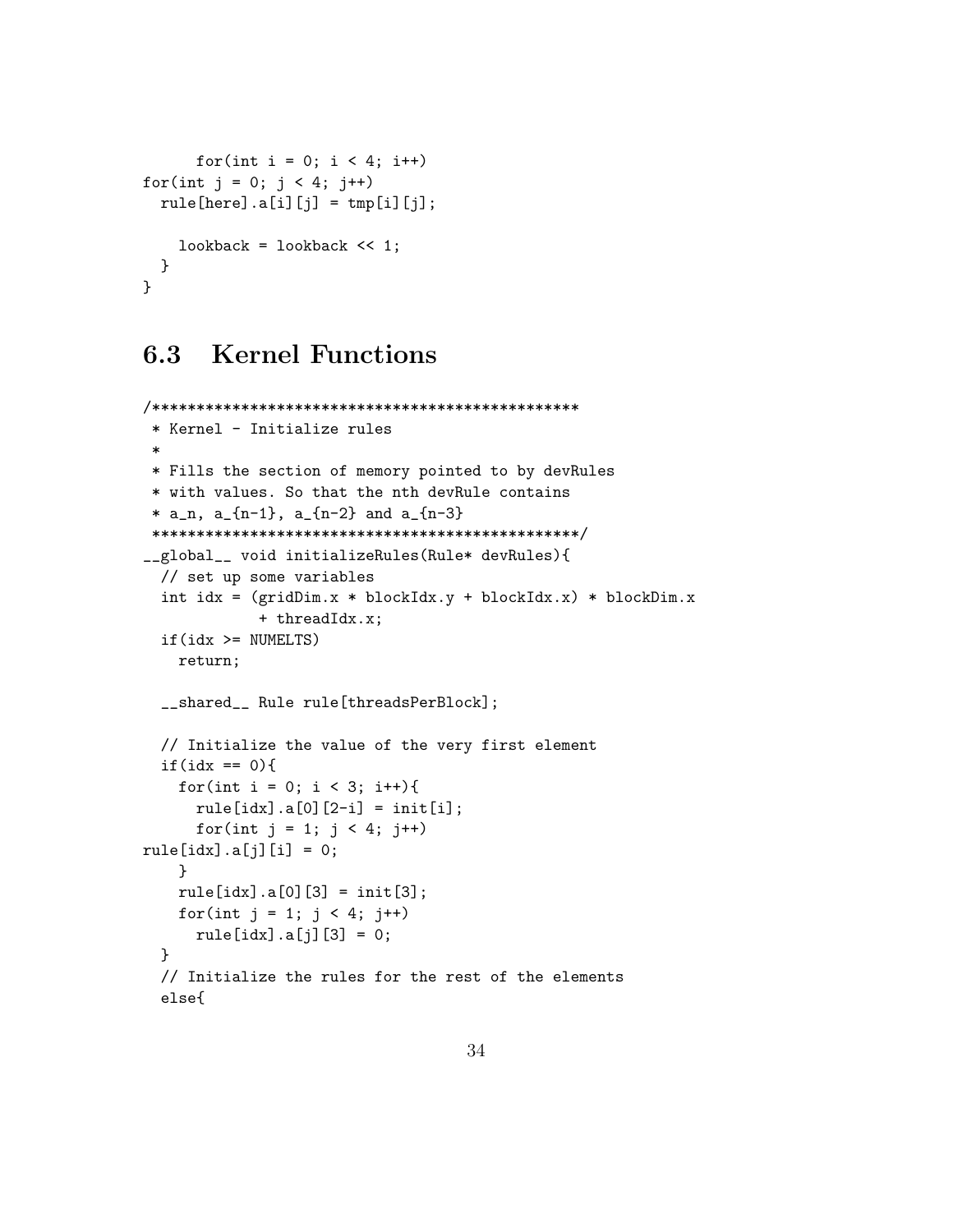```
for(int i = 0; i < 4; i++){
     rule[threadIdx.x].a[i][0] = rec[i];for(int j = 1; j < 4; j++){
rule[threadIdx.x].a[i][j] = 0;
     }
   }
   // Set up a custom value for "+d" in the line below
   rule[threadIdx.x].a[3][0] = (float)1.0/idx;rule[threadIdx.x].a[0][1] = 1;
   rule[threadIdx.x].a[1][2] = 1;
   rule[threadIdx.x].a[3][3] = 1;
 }
 syncthreads();
 // Have all threads in this block obtain the rule or value from
 // their head thread
 propagate(rule);
 // Copy our rule or value to the global memory
 memcpy(&devRules[idx], &rule[threadIdx.x], sizeof(Rule));
}
/**************************************
 * Kernel - linkBlockHeads
 *
* This kernel gives the head of each block the rule
* for updating from the head of the previous block
 *
* This is called only once, just after initialization, to link the blocks.
 *
 * Note that 'threadsPerBlock' is not the number
* of threads per block in this kernel. This kernel
 * actually has NUMELTS = threadsPerBlock/2 threads per block.
 ***************************************/
__global__ void linkBlockHeads(Rule* devRules){
 int idx = (gridDim.x * blockIdx.y + blockIdx.x) * blockDim.x + threadIdx.x;if(idx * threadsPerBlock >= NUMELTS)
   return;
 int H = threadsPerBlock/2;
```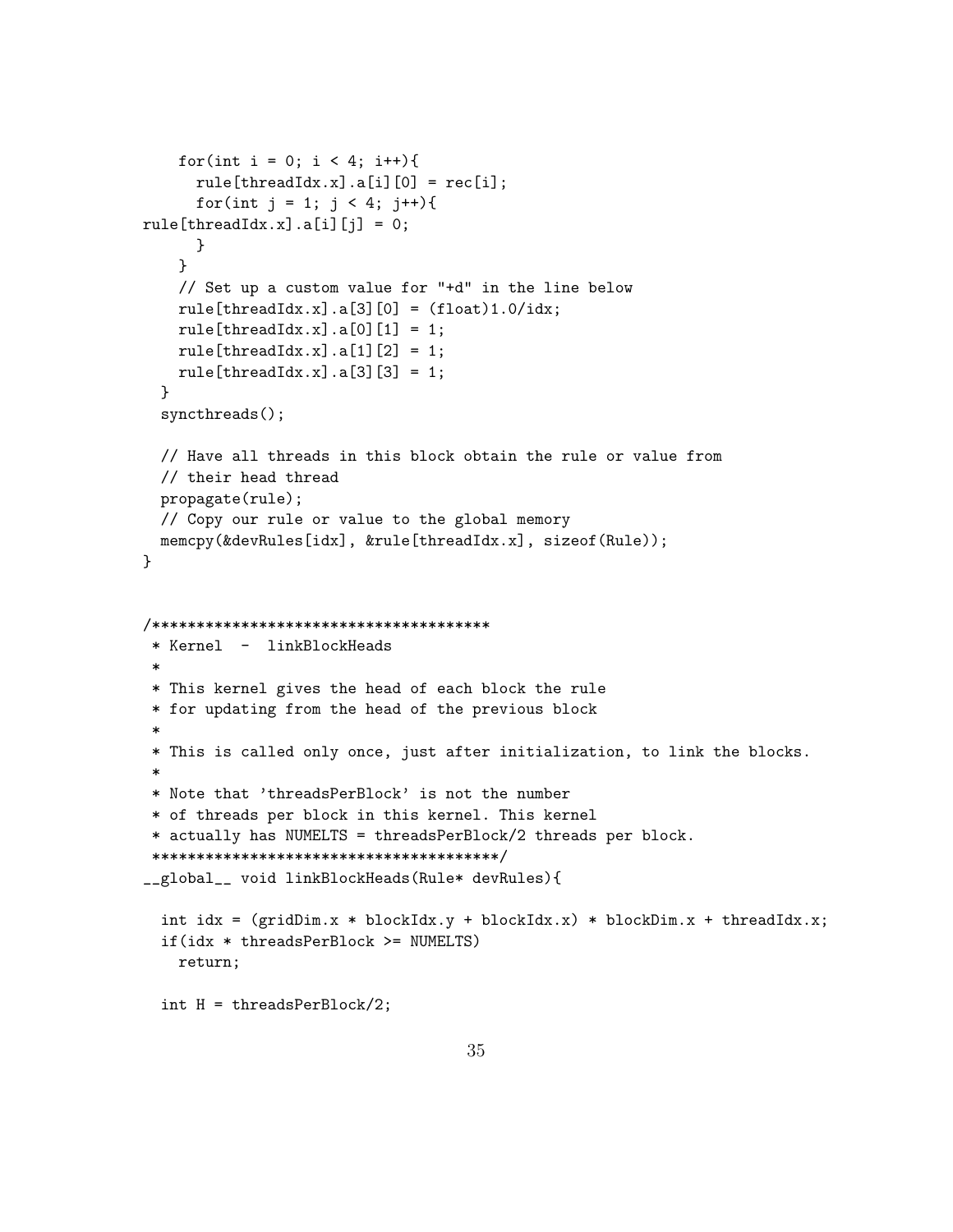```
int myHere = 2 * (idx % H);__shared__ Rule rule[threadsPerBlock];
 // Copy the headrule and the tail of the previous block into
 // adjacent spaces in rule
 memcpy(&rule[myHere], &devRules[idx * threadsPerBlock - 1],
         2*sizeof(Rule));
 if(idx != 0){ /* Not the first block, which needs no link */updateRule(rule, myHere+1, myHere);
 }
 // Write the updated rule back to memory
 memcpy(&devRules[idx * threadsPerBlock], &rule[myHere + 1],
         sizeof(Rule));
}
/**************************************
 * Kernel - propagateAllBlocks
 *
* This kernel propagates the rule or value at the head of each block to
 * the other threads in its block.
 *
 * Before the call, each thread's rule is already looking back to the head thread.
 ***************************************/
__global__ void propagateAllBlocks(Rule* devRules){
  int idx = (gridDim.x * blockIdx.y + blockIdx.x) * blockDim.x+ threadIdx.x;
 if(idx >= NUMELTS)
   return;
 __shared__ Rule rule[threadsPerBlock];
 rule[threadIdx.x] = devRules[idx];syncthreads();
 if(threadIdx.x != 0){
   updateRule(rule, threadIdx.x, 0);
   devRules[idx] = rule[threadIdx.x];}
```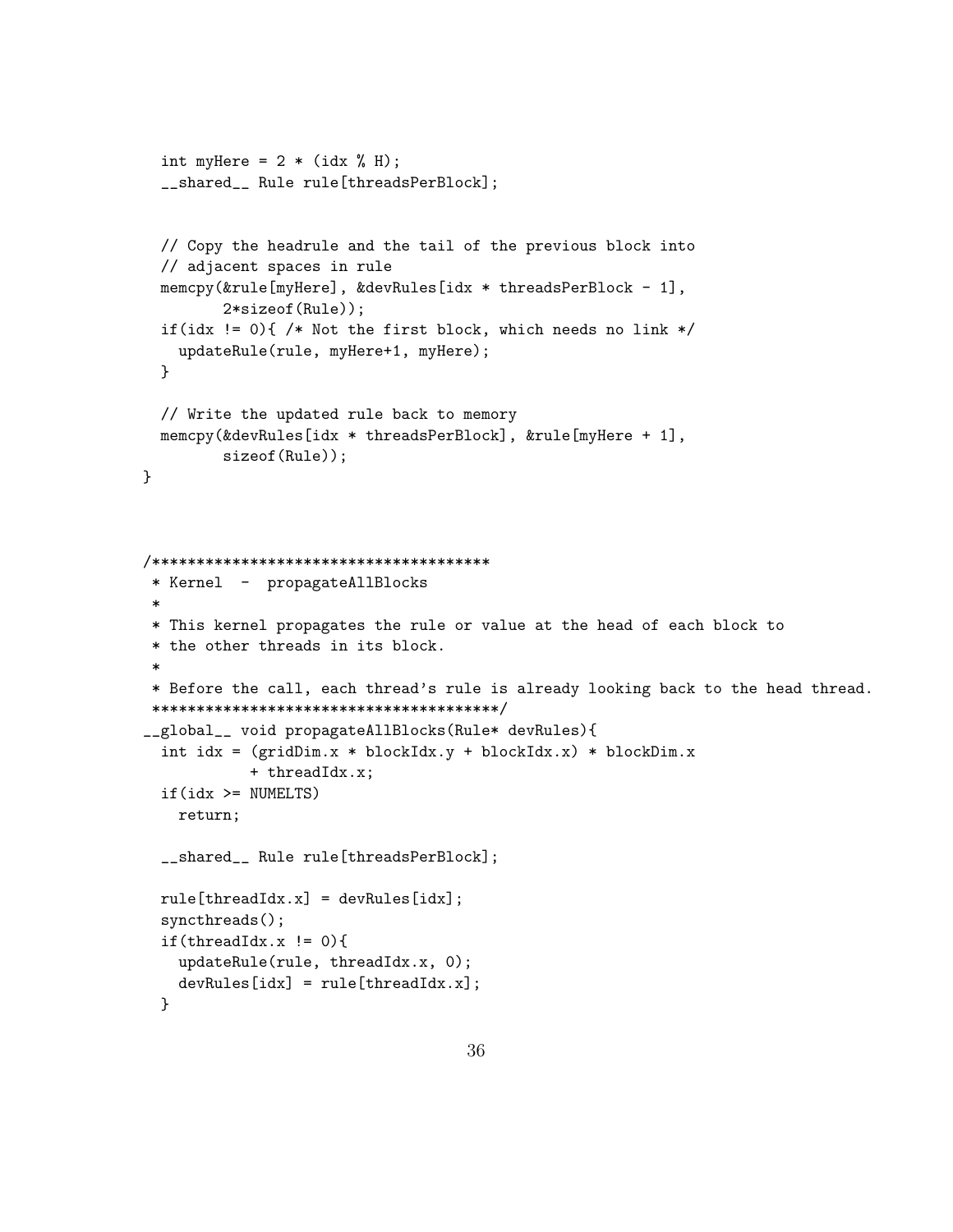```
/**************************************
 * Kernel - doubleHeadLookback
 *
* This kernel composes the rule at the head of the block with the
 * rule at the head of the block "lookback"-many blocks previous,
* and saves the composition in temporary storage.
 *
* This is called logarithmically many times.
***************************************/
__global__ void doubleHeadLookback(Rule* devRules, Rule* headRulesTemp,
                                   int lookback){
 int idx = (gridDim.x * blockIdx.y + blockIdx.x) * blockDim.x+ threadIdx.x;
 if(idx * threadsPerBlock >= NUMELTS)
   return;
 // int idx = blockIdx.x * blockDim.x + threadIdx.x;
 int H = threadsPerBlock/2;
 int myHere = 2 * (idx % H);__shared__ Rule rule[threadsPerBlock];
 // Return if our blocks already have values
 if(idx < lookback)
   return;
 // We will update. Copy the two rules into shared memory
 memcpy(&rule[myHere + 1], &devRules[idx * threadsPerBlock],
         sizeof(Rule));
 memcpy(&rule[myHere], &devRules[(idx-lookback) * threadsPerBlock],
         sizeof(Rule));
 syncthreads();
 updateRule(rule, myHere + 1, myHere);
 // Save this new rule or value to our temporary head memory
 memcpy(&headRulesTemp[idx], &rule[myHere + 1], sizeof(Rule));
}
```
}

```
37
```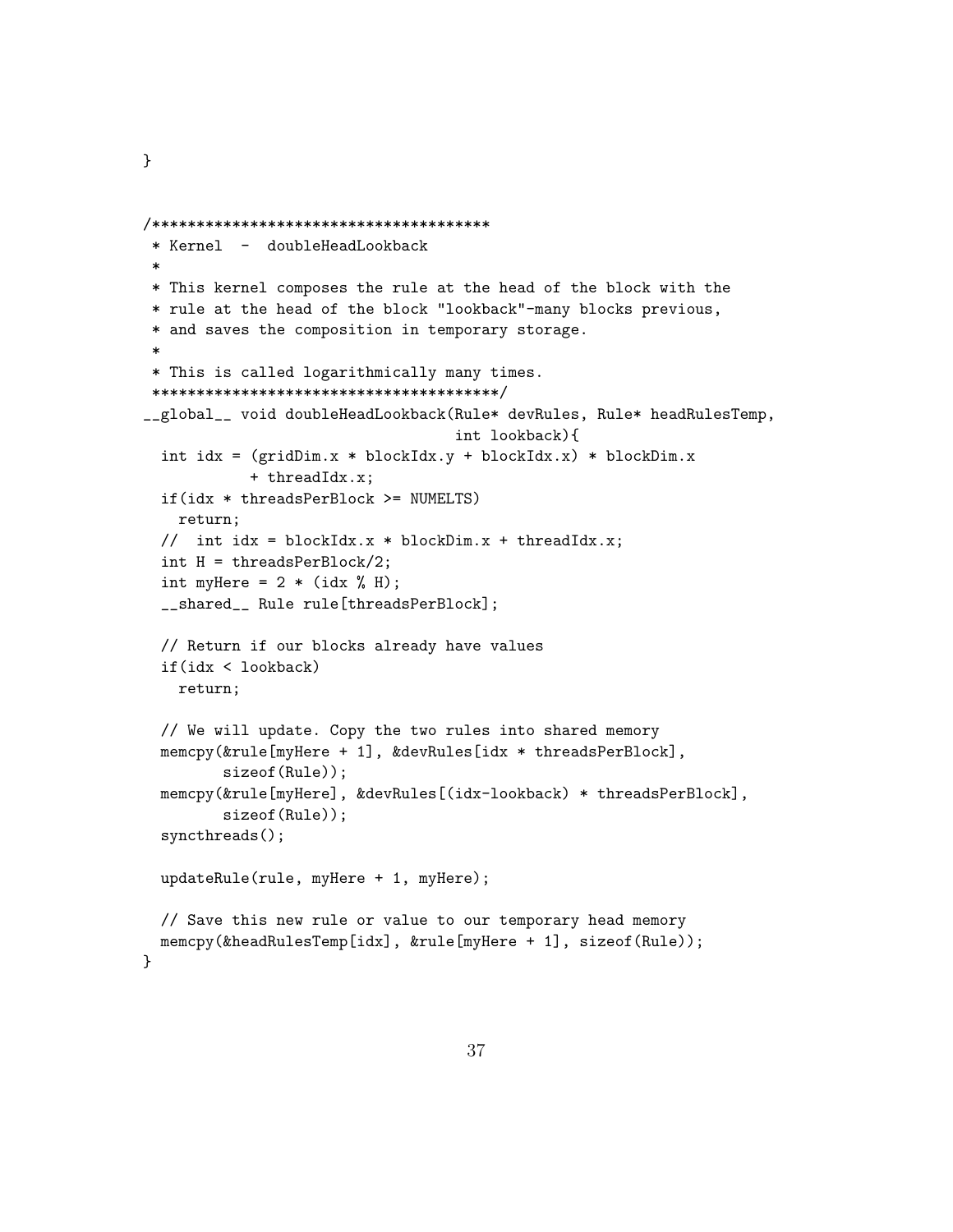```
/******************************************************
 * Kernel - Simple kernel to copy the temporary copies of the
 * head rules back to the device array containing all rules.
 *
 * called logarithmically many times, once after each head
 * lookback doubling.
 *
*******************************************************/
__global__ void copyHeadDataFromTemp(Rule* devRules, Rule* headRulesTemp,
                                     int lookback){
 int idx = (gridDim.x * blockIdx.y + blockIdx.x) * blockDim.x+ threadIdx.x;
 // int idx = blockIdx.x * blockDim.x + threadIdx.x;
 if(idx < lookback || idx * threadsPerBlock >= NUMELTS)
   return;
 memcpy(&devRules[idx * threadsPerBlock], &headRulesTemp[idx],
         sizeof(Rule));
}
```
### <span id="page-38-0"></span>6.4 Host Functions

```
/******************************************
 * For printing the arrays
 ******************************************/
void printout(Rule* r, bool wholeArray){
  printf("Start of printout **************************************\n");
  for(int i = 0; i < NUMELTS; i++){
    if(true || i \n% threadsPerBlock == 0){ /* Which values should display? */
      if(!wholeArray)
printf("Value %d = %f%c", i, r[i].a[0][0], i%4==3 ? '\n' : '\t');
      else{
printf("**************** +  \, \text{Block } %d **********************)n", i);for(int j = 0; j < 4; j++){
  for(int k = 0; k < 4; k++){
    printf("%f ", r[i].a[j][k]);
  }
  printf("\ln");
}
```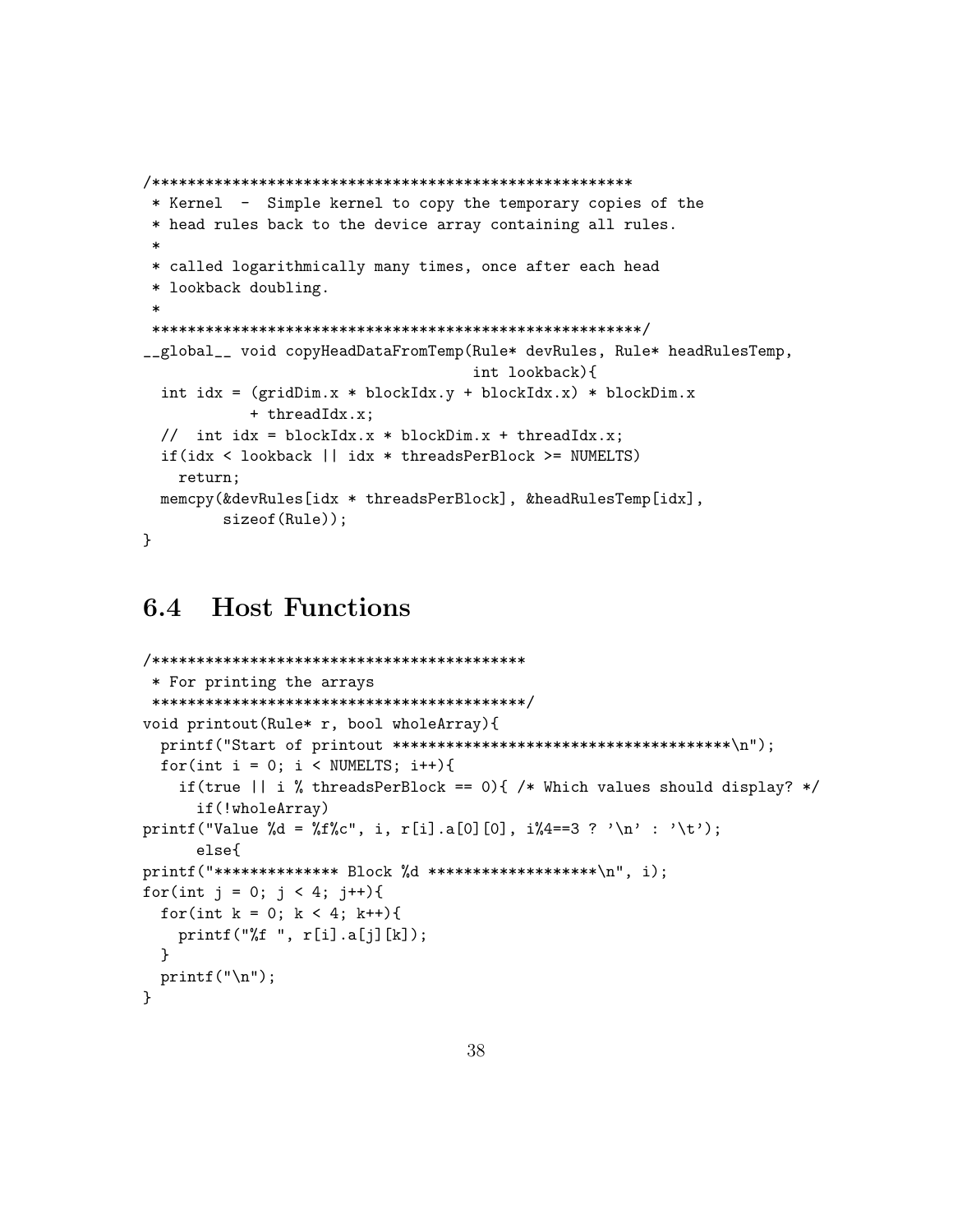```
print(''\n';
      }
    }
 }
}
/*********************************************
 * main
 *********************************************/
int main(void){
  // Set up constant values to put on device's constant memory
  int blocksPerGrid = (NUMELTS + threadsPerBlock - 1) / threadsPerBlock;
  printf("threadsPerBlock = %d, blocksPerGrid = %d\n", threadsPerBlock,
         blocksPerGrid);
  // Set up the initial values \{a[-2], a[-1], a[0], 1\}float myInit[] = \{1.0, 0.0, 0.0, 1.0\};
  cudaMemcpyToSymbol(init, myInit, 4*sizeof(float));
  // Set up the initial recursion {c1, c2, c3, d}
  float myRec[] = \{1.0, 0.0, 0.0, 1.0\};cudaMemcpyToSymbol(rec, myRec, 4*sizeof(float));
  // Set up some memory spaces for rules, One rule per entry
  Rule* returnRules = (Rule*) malloc(NUMELTS*sizeof(Rule));
  Rule* devRules; /* Device copy of one rule per entry */
  Rule* headRulesTemp; /* space for one rule per block */
  cudaError_t err = cudaMalloc(&devRules, NUMELTS*sizeof(Rule));
  printf("Malloc device rules: %s\n",cudaGetErrorString(err));
  err = cudaMalloc(&headRulesTemp, blocksPerGrid * sizeof(Rule));
  printf("Malloc temp head rules device: %s\n",cudaGetErrorString(err));
  int griddim = (int)ceil(sqrt(blocksPerGrid));
  dim3 dimGrid(griddim, (blocksPerGrid + griddim - 1)/griddim);
  initializeRules <<< dimGrid, threadsPerBlock >>> (devRules);
  err = cudaThreadSynchronize();
  printf("Kernel: initializeRules: %s\n",cudaGetErrorString(err));
```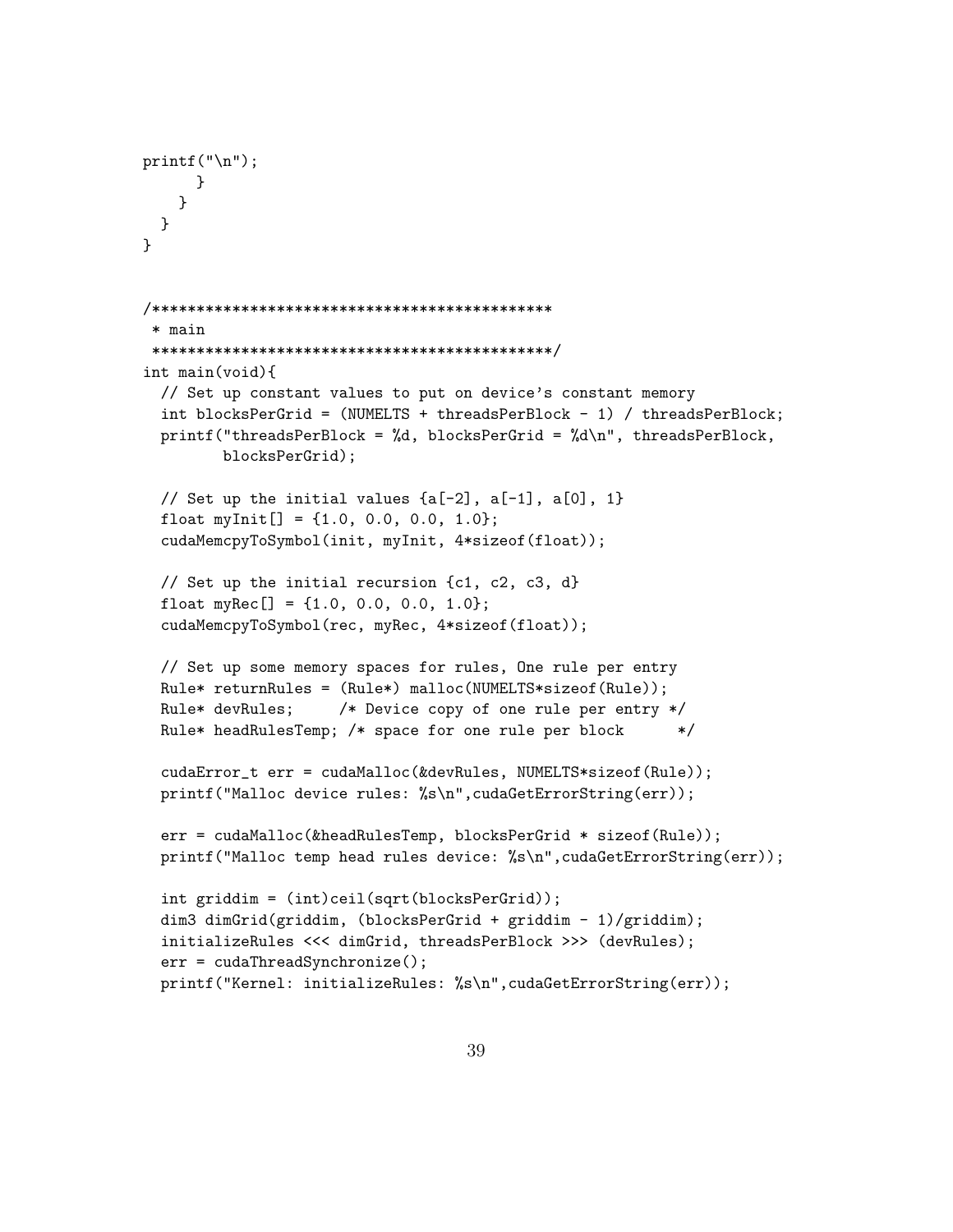```
int headThreadsPerBlock = threadsPerBlock / 2;
int headBlocksPerGrid = (blocksPerGrid + headThreadsPerBlock - 1) /
                          headThreadsPerBlock;
int headgriddim = (int)ceil(sqrt((double)headBlocksPerGrid));
dim3 headDimGrid(headgriddim, (headBlocksPerGrid + headgriddim - 1)/
                          headgriddim);
linkBlockHeads <<< headDimGrid, headThreadsPerBlock >>> (devRules);
err = cudaThreadSynchronize();
printf("Kernel: linkBlockHeads: %s\n",cudaGetErrorString(err));
// Now repeatedly double the head lookback, and propagate to the blocks
// We will do this logarithmically many times.
int lookback = 1;
while(lookback < blocksPerGrid){
  // Kernel to double our lookback distance
  doubleHeadLookback <<< headDimGrid, headThreadsPerBlock >>>
                              (devRules, headRulesTemp, lookback);
  err = cudaThreadSynchronize();
  printf("Kernel: doubleHeadLookback with lookback %d: %s\n", lookback,
         cudaGetErrorString(err));
  // Kernel to store temporary head data back to the devRules (permanent) array
  int tmpCopyBlocksPerGrid = (blocksPerGrid + threadsPerBlock - 1) /
                                threadsPerBlock;
  int tmpgriddim = (int)ceil(sqrt(tmpCopyBlocksPerGrid));
  dim3 tmpDimGrid(tmpgriddim, (tmpCopyBlocksPerGrid + tmpgriddim - 1)/
                                tmpgriddim);
  copyHeadDataFromTemp <<< tmpDimGrid, threadsPerBlock >>>
                                (devRules, headRulesTemp, lookback);
  err = cudaThreadSynchronize();
  printf("Kernel: tmpCopyBlocksPerGrid with %d blocks and
                     %d threads per block \sqrt{\text{s}}\n,
 tmpCopyBlocksPerGrid, threadsPerBlock, cudaGetErrorString(err));
  // Double the lookback
  lookback = lookback << 1;
}
propagateAllBlocks <<< dimGrid, threadsPerBlock >>> (devRules);
```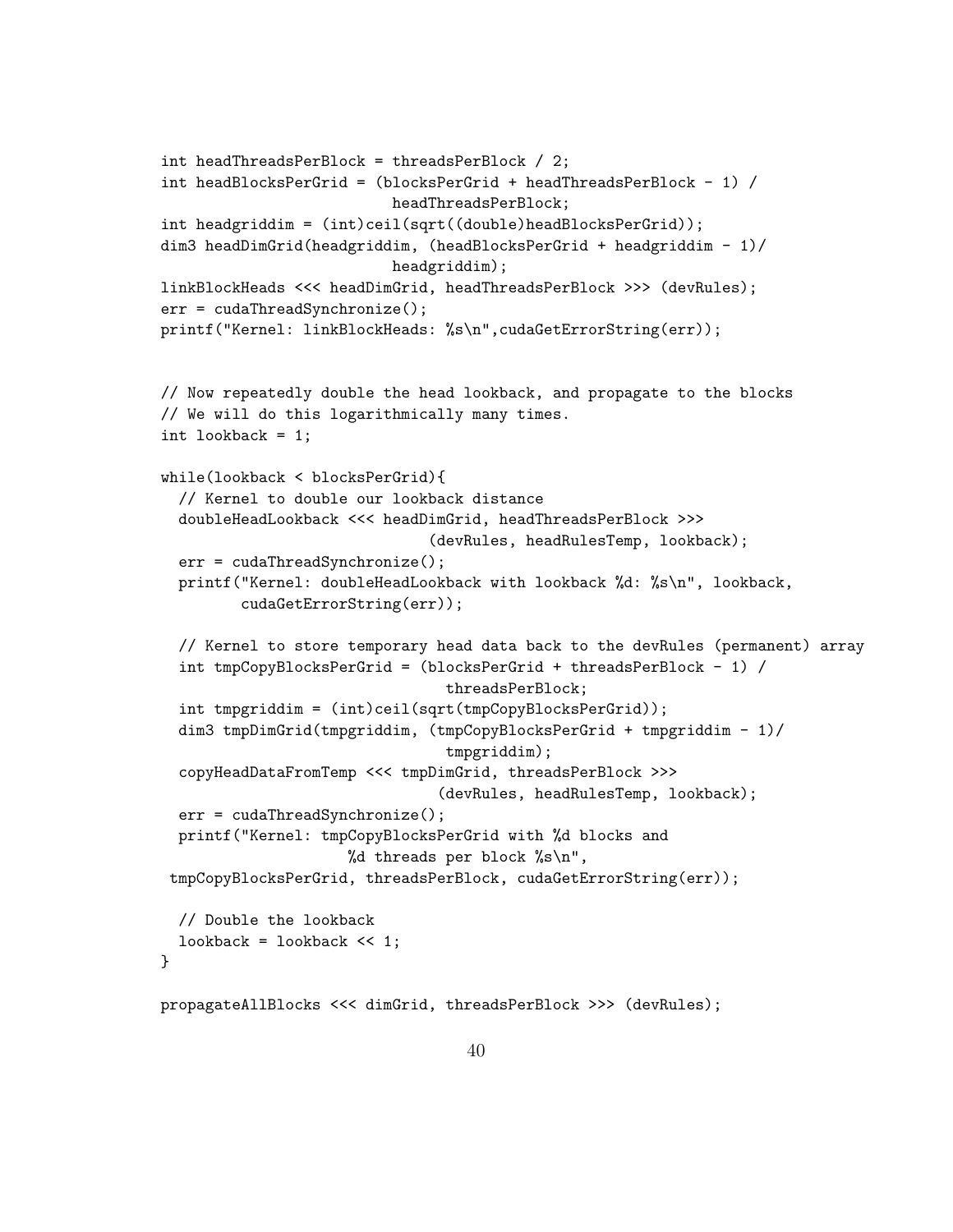```
err = cudaThreadSynchronize();
 printf("Kernel: propagateAllBlocks with lookback %d: %s\n",lookback,
         cudaGetErrorString(err));
 err = cudaMemcpy(returnRules, devRules, NUMELTS*sizeof(Rule),
                  cudaMemcpyDeviceToHost);
 printf("Post-kernel copy memory off of device: %s\n",
        cudaGetErrorString(err));
 printout(returnRules, false);
 printf("Done\n");
}
```